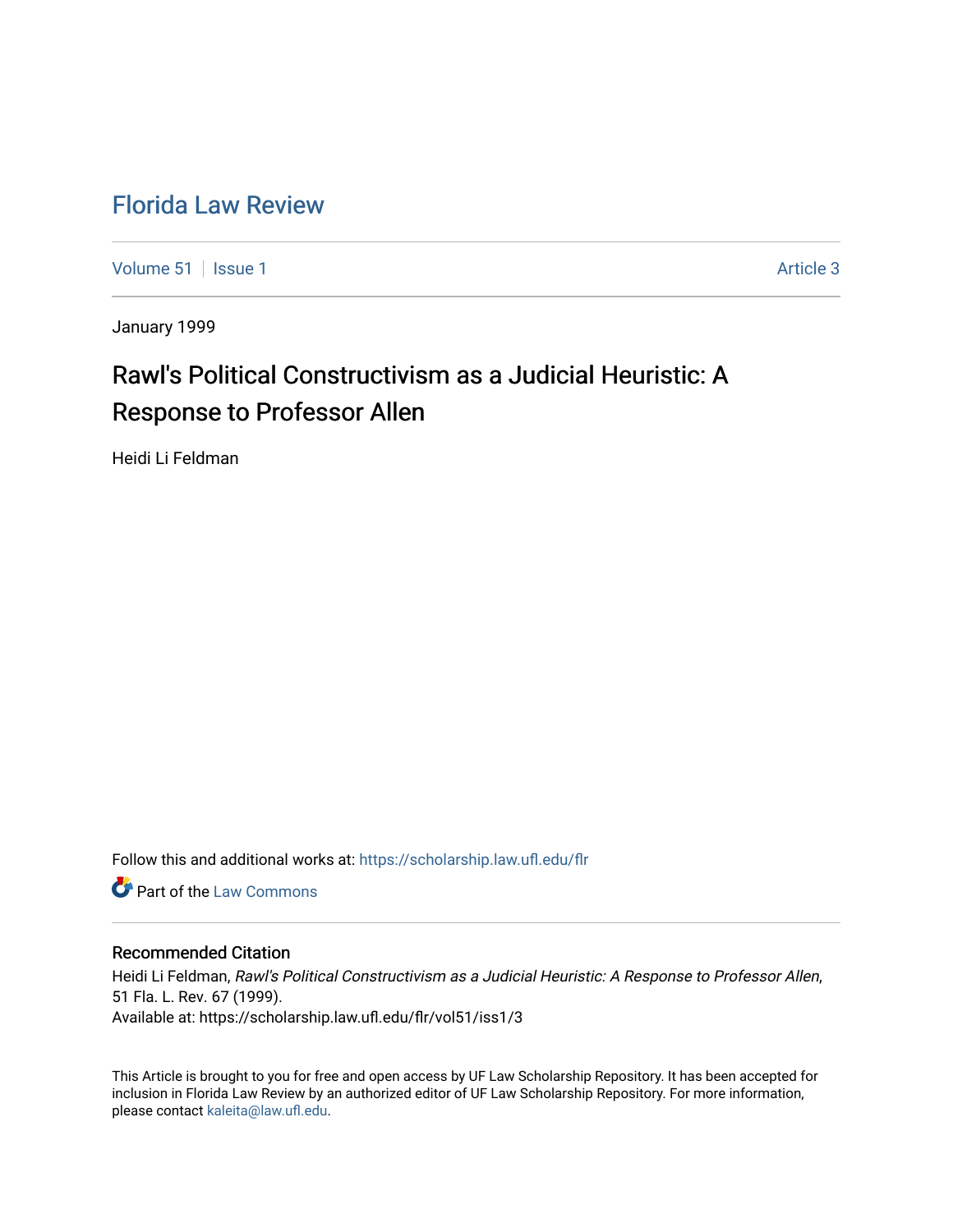### RAWLS' POLITICAL CONSTRUCTIVISM AS A JUDICIAL HEURISTIC: A RESPONSE TO PROFESSOR ALLEN

### *Heidi Li Feldman\**

| II. CLASSICAL SOCIAL CONTRACT THEORY  67                                            |  |
|-------------------------------------------------------------------------------------|--|
| III. RAWLS' NEO-KANTIAN SOCIAL CONTRACT THEORY  69                                  |  |
| IV. RAWLS' POLITICAL CONSTRUCTIVISM AS                                              |  |
| V. EXAMPLES FROM THE SUPREME COURT OF MISSOURI  77                                  |  |
| VI. CONCLUSION-A FRAMEWORK FOR JUDICIAL<br>USE OF RAWLS' SOCIAL CONTRACT THEORY  84 |  |

### I. INTRODUCTION

In her Dunwody Lecture, Professor Anita Allen insightfully calls our attention to the social contract tropes that pepper American case law.' She claims that these tropes function ideologically, disguising politics, biases, and raw power in judicial decision-making.<sup>2</sup> To examine this claim, I distinguish two versions of social contract theory Professor Allen groups<br>together. Metaphors drawn from classical social contract together. Metaphors drawn theory-epitomized by the work of John Locke and Jean-Jacques Rousseau may well function as Professor Allen suspects. Tools taken from twentieth century neo-Kantian social contract theory-inaugurated and developed by John Rawls-could have precisely the opposite effect. Rawlsian social contract theory might function critically in case law, forcing judges to shed unconsidered or irrelevant prejudices.

### II. CLASSICAL SOCIAL CONTRACT THEORY

Professor Allen describes the essence of classical social contract theory as follows: "Social contract theories provide that rational individuals will

<sup>\*</sup> Visiting Associate Professor of Law, Georgetown University Law Center. B.A. 1986, Brown University, J.D. 1990, Ph.D. (Philosophy) 1993, University of Michigan.

*<sup>1.</sup> See* Anita L. Allen, *Social Contract Theory in American Case Law,* **51 FLA.** L. REV. 1 (1999).

*<sup>2.</sup> See generally id.* at 2-11.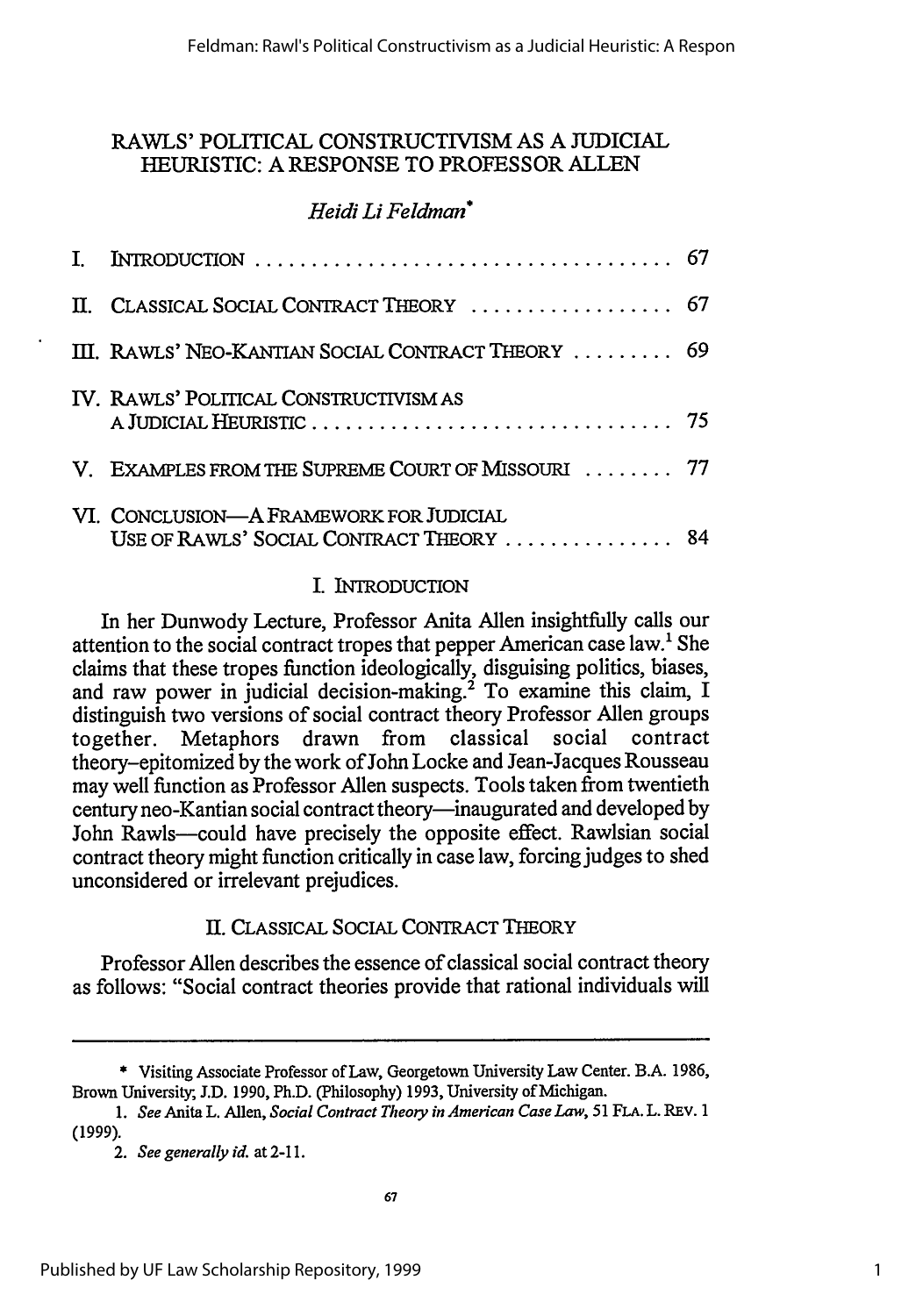*FLORIDA LA WREEW.*

agree by contract, compact or covenant to give up the condition of unregulated freedom in exchange for the security of a civil society governed by a just, binding rule of law."3 According to Professor Allen, social contract theorists regard the social contract as a legitimating device for mediating order and liberty-a fair characterization of Locke's and Rousseau's views.

Locke describes "what State all Men are naturally in," which he describes as "a state of perfect freedom" and a "state also of equality."4 He insists "that all men are naturally in that state, and remain so, till by their own consents they make themselves members of some politic society."5 Locke proceeds to explain that people leave the state of nature because of its tendency to degenerate into the state of war, "a state of enmity, malice, violence, and mutual destruction."<sup>6</sup> "To avoid this state of war... is one great reason of men's putting themselves into society, and quitting the state of nature."7 Locke explains the tradeoff between freedom and safety:

The only way whereby any one divests himself of his natural liberty, and puts on the bonds of civil society, is by agreeing with other men to join and unite into a community for their comfortable, safe, and peaceable living one amongst another, in a secure enjoyment of their properties, and a greater security against any, that are not of it.

Writing almost a century later, Rousseau also sees the social contract as a convention for accommodating liberty and safety.9

I suppose that men have reached the point where obstacles that are harmful to their maintenance in the state of nature gain the upper hand by their resistance to the forces that each individual can bring to bear to maintain himself in that state. Such being the case, that original state cannot subsist any longer, and the human race would perish if it did not alter its mode of existence <sup>10</sup>

3. *Id.* at 2.

<sup>4.</sup> JOHN **LOcKE,** SECOND **TREATISE** OF **GovERNMENT** 8 (C.B. Macpherson ed., Hackett Publ'g 1980) (1690).

*<sup>5.</sup> Id.* at 13-14.

*<sup>6.</sup> Id.* at 15.

<sup>7.</sup> *Id.* at 16.

<sup>8.</sup> *Id.* at 52.

*<sup>9.</sup> See* JEAN-JACQUES **ROUSSEAU,** *On the Social Contract, in* **THE BASIC POLITICAL WRMTNGS** 141 147-49 (Donald **A.** Cress ed. & trans., Hackett Publ'g. 1987).

<sup>10.</sup> *Id.* a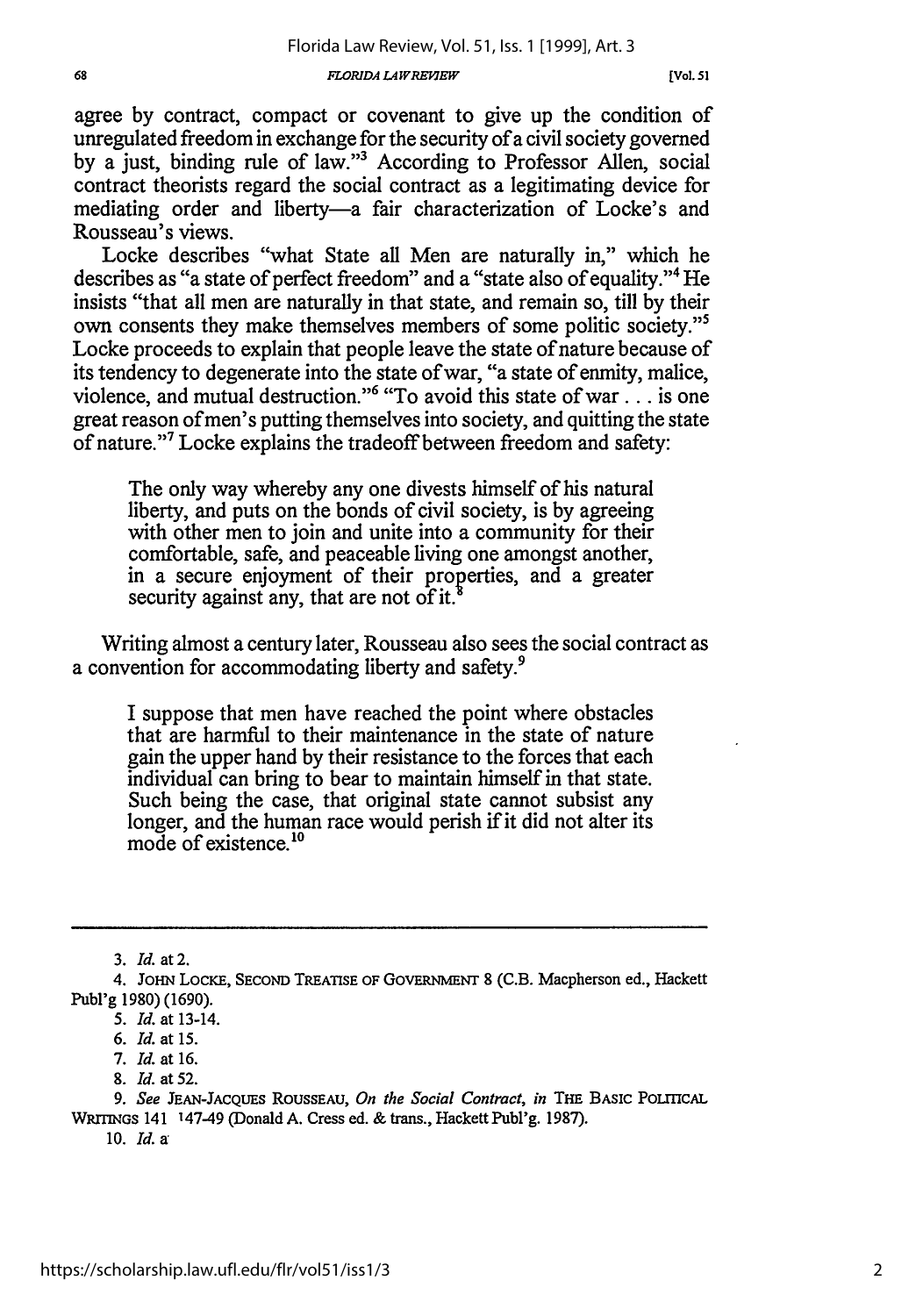#### *POLITICAL CONSTRUCTIVISM*

Rousseau aims to describe a social contract that reconciles the two rather than simply trades one off against the other---this is Rousseau's idea of the general will." Rousseau still acknowledges, at least implicitly, that when people gain under a social contract, they also sacrifice their natural liberty.<sup>12</sup> In Rousseau's words, "Once the social compact is violated, each person then regains his first rights and resumes his natural liberty, while losing the conventional liberty for which he renounced it."<sup>13</sup> If one regains natural liberty upon the dissolution of the social compact, then one must have surrendered that form of liberty originally.

Professor Allen quite rightly says that classical social contract theory portrays a wild, dangerous, free state of nature that is transformed, by the consent of its denizens, into a civil society where the rule of law protects everybody."4 Professor Allen also suggests:

In its mythic dimension, the social contract invites us to see our rights and duties as more than merely human or local conventions, even though they are recognizably at least that. The state of nature and the social contract unite in a myth that invites us to see our practices and the society that they constitute as justified and just by virtue of inevitable rational choices made against a background of risk and violence not of our own creation <sup>15</sup>

Elsewhere, Professor Allen states: "Invoking the key elements of social contract theory—the state of nature and the social contract—masks judicial and other governmental coercion in a cloak of consensualism and rational self-interest."<sup>16</sup> In short, Professor Allen charges that social contract theory obscures judicial choice and power.<sup>17</sup> This charge does not apply so readily to Rawls' neo-Kantian social contract theory.

### Ill. RAwLs' NEO-KANTIAN SOCIAL CONTRACT THEORY

Rawls quite consciously eschews the tropes that Professor Allen holds most responsible for masking the choice and power available to judges.<sup>18</sup> He replaces the historicist rhetoric of classical social contract theory with

19991

- 16. *Id.*
- 17. *See id.*
- 18. *See id.*

*<sup>11.</sup> See id.* at 147-48. Rousseau describes the general will as, "Each of us places his person and all his power in common under the supreme direction of the general will; and as one we receive each member as an indivisible whole." *Id.* at 148.

<sup>12.</sup> *See id.*

<sup>13.</sup> *Id.*

<sup>14.</sup> *See* Allen, *supra* note 1, at 14.

*<sup>15.</sup> Id.*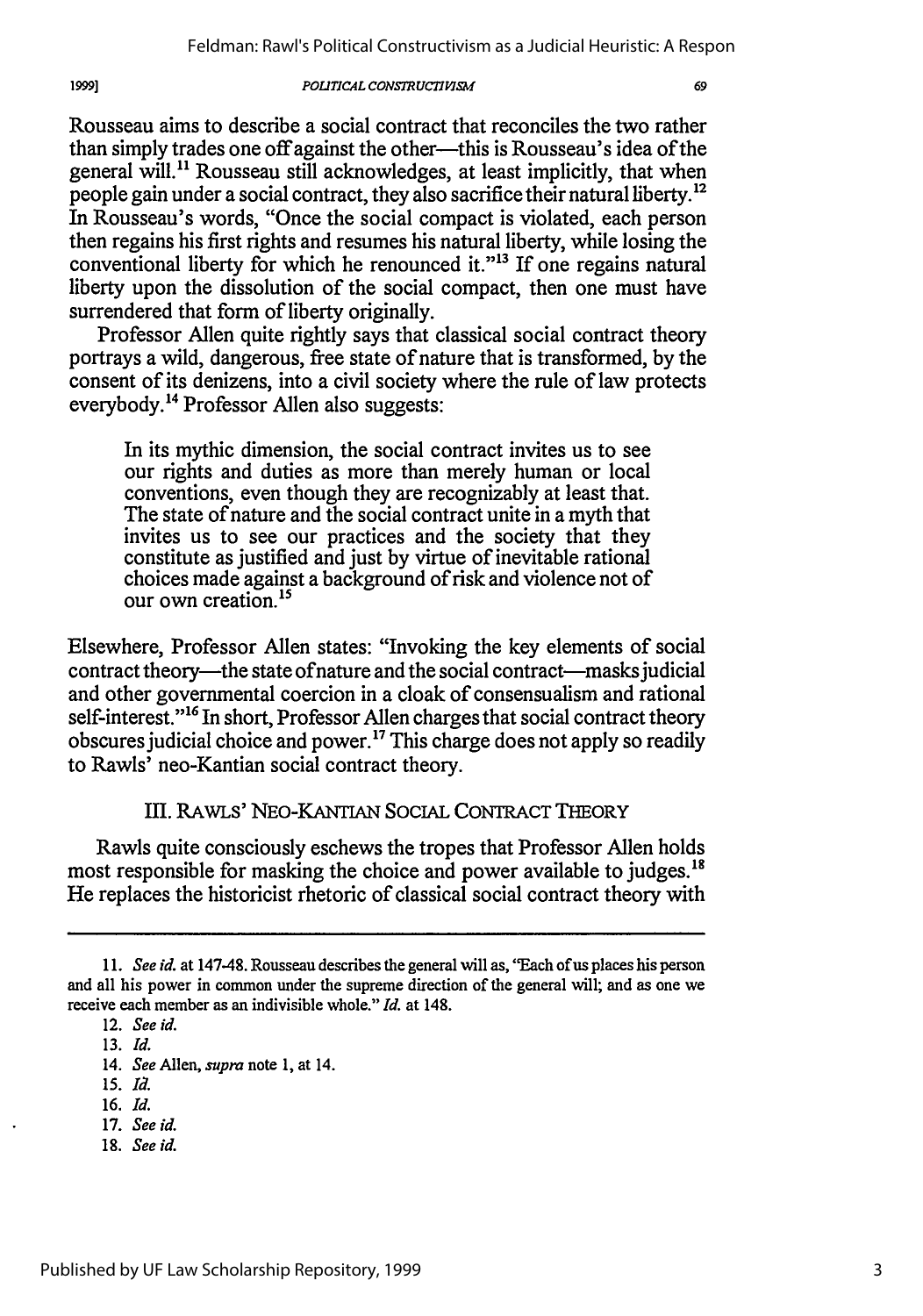#### *FLORIDA L4 WREWEW*

self-consciously counter-factual reasoning.<sup>19</sup> He rejects the metaphor of the state of nature in favor of an openly constructed decision heuristic.<sup>20</sup> Rather than presenting his theory as a justification for the status quo, he offers it to counteract the ever-present, unavoidable tendency of good-faith social practices to degenerate into overall unjust results.2' Thus, if Rawls' theory works as he intends, it is applicable to judicial decision-making. If judges use it properly, it should have the opposite effects of the ones Professor Allen attributes to classical social contract theory. Under the conditions just outlined (admittedly difficult ones to satisfy), Rawls' theory of justice should reveal that social arrangements, including those resulting from judicial decisions, may or may not conform to the requirements of justice. These revelations exert pressure on those responsible for these arrangements to make them live up to these requirements rather than provide excuses for their shortcomings.

Rawls is a Kantian. This shows in his emphasis on moral autonomy.<sup>22</sup> Rawls reinterprets the Kantian conception of autonomy, and this

The first difference according to Rawls, is that in Kant's doctrine "the ideal of autonomy has a regulative role for all of life." *Id.* at 99. Rawls, however believes that the ideal of autonomy is not well-suited for providing a "public basis of justification." *Id.* 

The second difference is that Rawls' political constructivism rejects what he terms Kant's constitutive autonomy. *See id.* at 100. Constitutive autonomy displays the transcendental idealism of Kant's philosophy by saying that the "independent order of values does not constitute itself but is constituted by the activity . . . of practical (human) reason itself." *Id.* at 99. Political constructivism says that "a political view... is autonomous if it represents, or displays, the order of political values as based on principles ofpractical reason in union with the appropriate political conceptions of society and person." *Id.* Rawls terms this doctrinal autonomy. *See id.*

The third difference is that justice as fairness relies on political ideas for its central organization rather than transcendental idealism or other metaphysical doctrines. *See id.* at 100. The fourth difference, according to Rawls, is one of aims. *See id.* His justice as fairness "aims at uncovering a public basis of justification on questions of political justice given the fact of reasonable pluralism." *Id.* Kant's aims are "showing the coherence and unity of reason... with itself." *Id.* at 101.

Kant's conception of autonomy is based on freedom from determination as a result of contingent circumstances in favor of determination through reason in the form of the categorical imperative. *See* Ernest J. Weinrib, *Law as Idea of Reason, in* EssAYs **ON KANT'S** PoLmcAL PHILOSOPHY 15, 19-22 (Howard Lloyd Williams ed., 1992). Kant's categorical imperative is expressed as the principle to "[s]o act that the maxim of your action could become a universal law." See id. at 20 (quoting Kant's THE DOCTRINE OF VIRTUE). Rawls' view of autonomy relies more on the two moral powers possessed by all people, the capacity for a sense of justice and the capacity for a conception of the good. *See RAwLS, supra* note 19, at 103-04. For more discussion of the two moral powers, see *infra* text accompanying notes 25-26.

<sup>19.</sup> JOHN RAWLS, POLTCAL LIBERALISM 23 (1993).

<sup>20.</sup> *See id.* at 24-25.

<sup>21.</sup> *See id.* at 22-28.

<sup>22.</sup> Rawls distinguishes the autonomy that is part ofKantian moral constructivism from his own political constructivism, which he calls justice as fairness. *See id.* at 99-101. He suggests that there are four differences.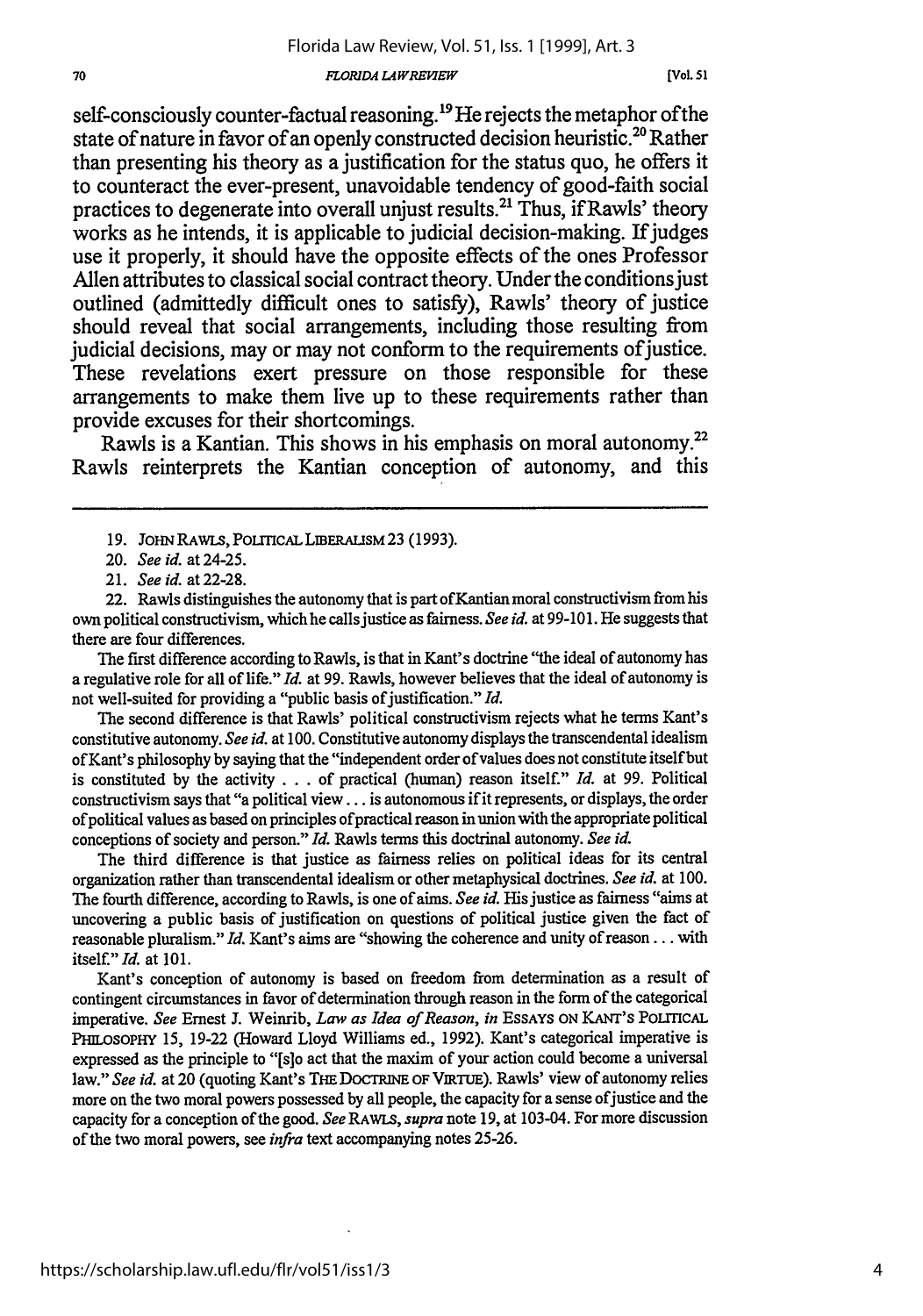#### *POLITICAL CONSTRUCTIVISM*

reinterpreted conception becomes the cornerstone of Rawls' theory of justice. $23$  According to Rawls, people judge autonomously when they deliberate independently of contextual and mundane influences, and instead exercise two "higher-order moral powers": the capacity for a sense of justice (reasonableness) and a conception of the good (rationality). $^{24}$ Reasonableness involves participating with others in fair terms of social cooperation; rationality consists in identifying one's own ends and pursuing them effectively.<sup>25</sup> When people exercise their rationality within the confines of acting reasonably they achieve moral autonomy.26 More intuitively we might say that we express our moral selves when we achieve the right balance between answering to our own self-given goals and being responsive to others' interests in pursuing their self-given goals.

According to Rawls, a well-ordered society possesses just basic social institutions, which enable individual autonomy.27 In a well-ordered society, basic institutions guarantee that members live on fair terms of social cooperation.<sup>28</sup> This leaves each free to pursue his or her rational life plan without unreasonably infringing somebody else's like pursuit.<sup>29</sup>

Substantively, Rawls' theory of justice aims to specify the fundamental principles that would govern a well-ordered society.<sup>30</sup> But to maintain his commitment to our moral autonomy, Rawls must follow a method for choosing these principles that itself respects autonomy.<sup>31</sup> In other words, he needs a way of deciding on substantive principles of justice that itself respects and exercises our capacities for reasonableness and rationality.32 To address this need, Rawls offers political constructivism, which is derived in part from Kantian moral constructivism.<sup>33</sup>

This method directs us to select principles of justice from a perspective made well-known by *A Theory of Justice.34* Here is a quick review. The original position is a hypothetical choice situation occupied by parties behind the veil of ignorance.<sup>35</sup> The veil obscures a large amount of information from the parties, who, nevertheless, select basic principles of

- 26. *See id.* at 107-08.
- 27. *See id.* at 257-59.

- 29. *See id.*
- 30. *See id.* at 40-43.
- 31. *See id.* at 72-81.
- 32. *See id.* at 103-116.
- 33. *See id.* at 89-129.

34. *See generally* JOHN RAWLS, A THEORY OF JUsTICE (1971). These principles are elaborated in PoLrnCALLmERAUSM, which is cited in this discussion. *See RAWLS, supra* note 19.

**<sup>23.</sup>** *See RAwLs, supra* note **19,** at **99-107.**

<sup>24.</sup> *Id.* at 103-04.

**<sup>25.</sup>** *See id.*

<sup>28.</sup> *See id.* at 35-40.

<sup>35.</sup> *See RAWLS, supra* note 19, at 22-23.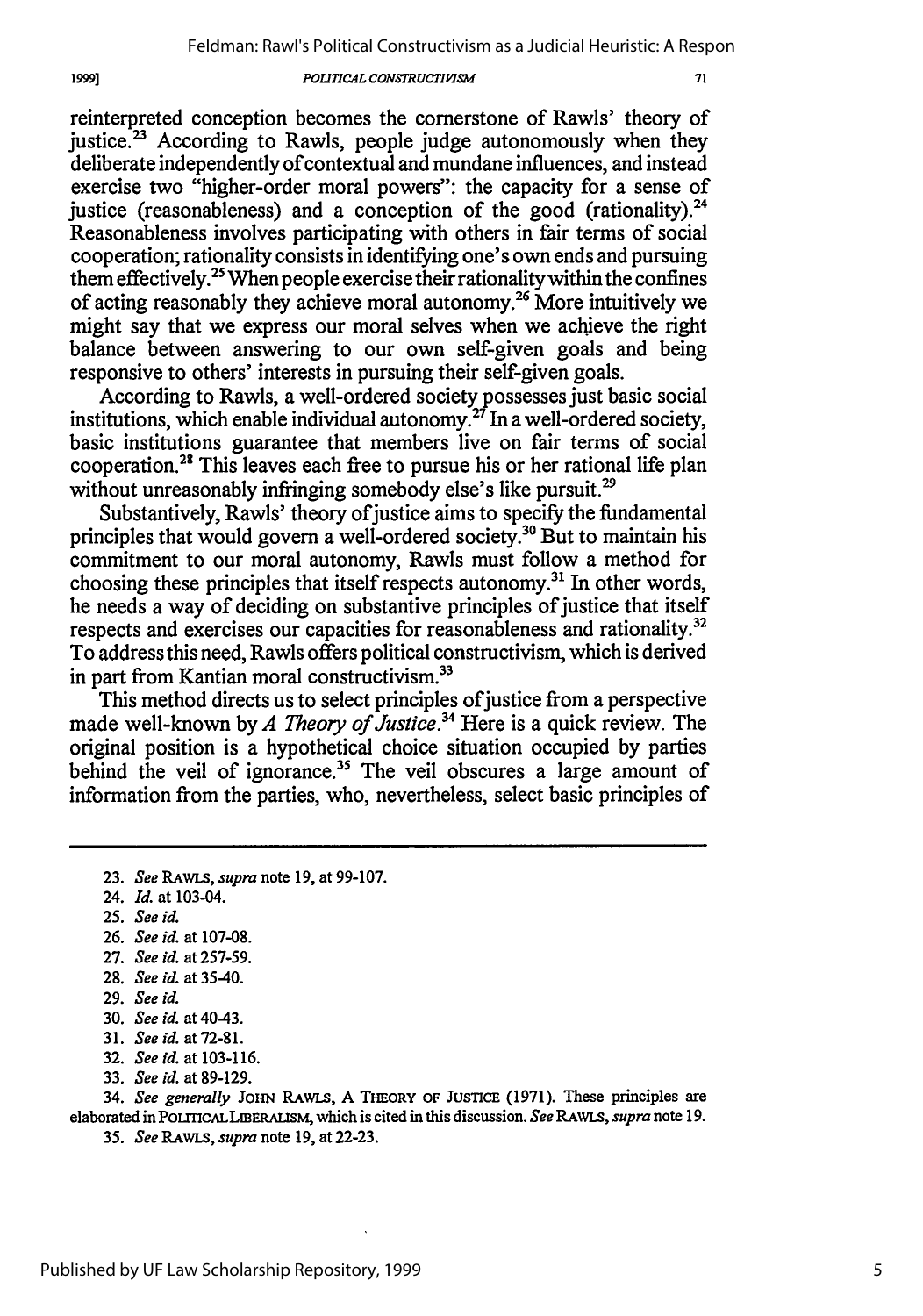#### $FLORIDA$ *LAWREVIEW*

justice that will regulate their actual society.<sup>36</sup> The parties know that this is their task.37 They also know general social facts and theory, including the fact that their society enjoys conditions of moderate scarcity rather than extreme poverty.<sup>38</sup> They are aware that in actual society they each have particular goals and interests and the capacity to pursue these.<sup>39</sup> The parties do not, however, know any specifics about themselves or their actual goals and interests.<sup>40</sup> They are not aware of the generation to which they belong, the tastes and preferences they have, the substantive values they hold, or the physical and mental abilities they possess.<sup>41</sup> Knowing only that in actual society, they each have some particular set of characteristics and commitments, the parties in the original position choose principles of justice to regulate the society to which they know they will all belong.<sup>42</sup>

Political constructivism thus specifies a viewpoint from which to decide on basic principles of justice.43 Rawls introduces devices such as the original position and the veil of ignorance to ensure that our chosen principles of justice reflect our moral personalities and powers, rather than other, contingent traits.44 The veil of ignorance allows the parties in the original position to see that they are individuals with goals and interests and the ability to pursue these, but prevents them from seeing their actual, particular goals and interests and talents and skills.45 This means the parties are motivated to select principles of justice that allow for the exercise of rationality-one of the two higher-order moral powers-but only on terms they are willing to accept without knowing what special advantages or disadvantages they enjoy relative to one another.46 They are motivated to choose reasonably, and thereby to exercise this other higher-order moral power.<sup>47</sup>

Applying his own heuristics, Rawls arrives at two principles of justice for the basic structure of society.48 These are well-known and I will simply restate them here. The first, lexically prior, principle is the equality principle, which requires equality in the assignment of basic rights and

36. *See id.* at 22-28. 37. *See id.* at 24-28. 38. *See id.* 39. *See id.* 40. *See id.* 41. *See id.* 42. *See id.* 43. *See id.* 44. *See id.* 45. *See id.* at 271-75. 46. *See id.* 47. *See id.* 48. *See id.* at 271.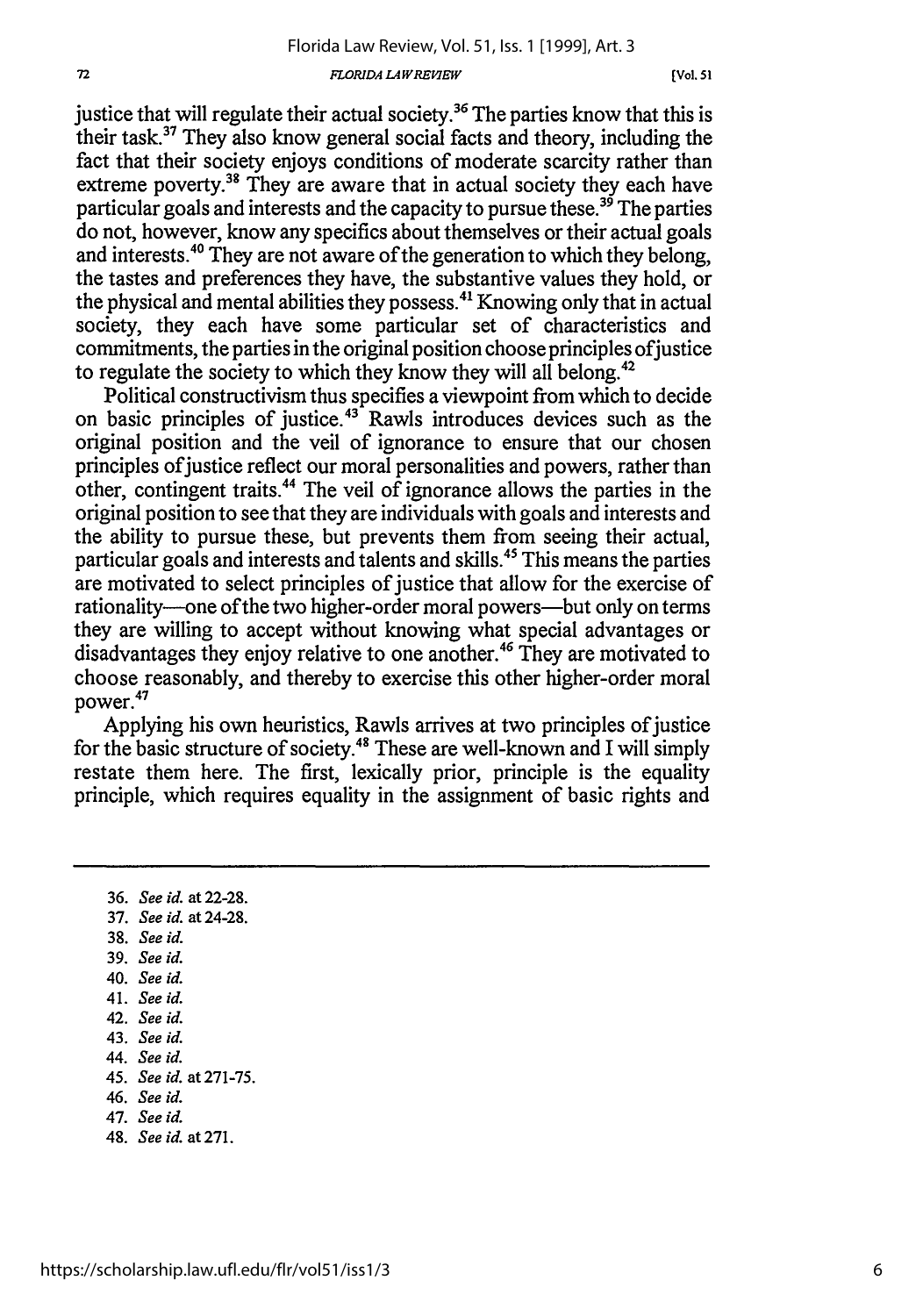#### *POLITIC4L CON.SRUCTIMMSM*

duties.<sup>49</sup> The second is the difference principle, which allows social and economic inequalities only if they improve the situation of the least well off.<sup>50</sup> Justice as fairness, Rawls' substantive theory of justice, requires that the basic structure of society conform to these principles.<sup>51</sup>

At this juncture, we can begin to appreciate important differences between Rawlsian and classical social contract theory. Rawls avoids the state of nature construct, in part because of its tendency to evoke an actual historical moment when people gathered and consented to governmental power, somehow binding future generations to the same rule.<sup> $52$ </sup> Instead, the original position is a viewpoint available in principle to any person at any time.<sup>53</sup> We step into it mentally and imaginatively, not literally.<sup>54</sup> We do so to improve our judgment about what justice requires, in an effort to rule out influences to which we might succumb despite their irrelevance to justice.<sup>55</sup>

We engage in analogous processes regularly. For example, a young man choosing friends might decide to consider his companions from the viewpoint of his parents, on the ground that from this perspective certain considerations will weigh more heavily—and others less—than they would from his own. If, for example, the young man knows that he tends to confuse bravado with strength of character and would prefer friends with the latter trait rather than the former, he might ask himself how his parents would interpret a potential cohort's claims to accomplishment—a strategy that makes sense if his parents discriminate successfully between unwarranted boastfulness and authentic fortitude. Adopting the parental viewpoint is not necessarily a denial of choice or responsibility for that choice. In fact, examining his potential friend from another perspective is itself part of the process of choosing pals, a process in which the young man has consciously decided to engage.

But, a critic might charge, if the young man simply defers to the parental perspective, picking his friends accordingly, then has he not ducked responsibility? And why privilege the parental viewpoint, which could very well be authoritarian and coercive?

Certainly it is possible for a young man to unthinkingly accept his parents' perspective on the world and then pass off responsibility for his choices on his parents and their outlook. But if a young man critically evaluates his parents' viewpoint and its appropriateness for judging

*55. See id.*

<sup>49.</sup> *See id.*

<sup>50.</sup> *See id.*

*<sup>51.</sup> Seeid.* at271-75.

<sup>52.</sup> *See id.*

<sup>53.</sup> *See id.* at 274-75.

<sup>54.</sup> *See id.*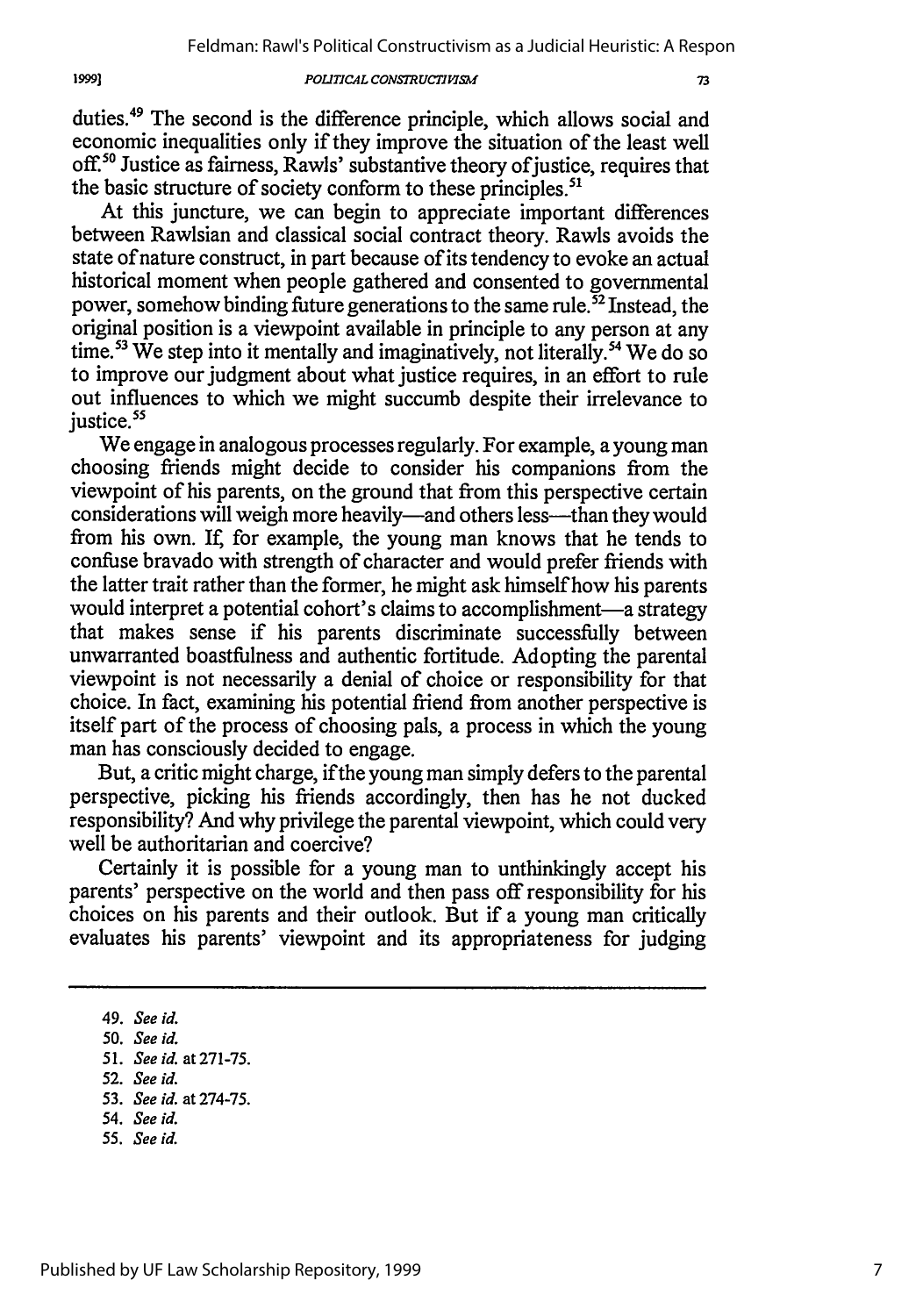#### *FLORIDA L4WREKIEW*

potential friends, then adopting that viewpoint does not dodge responsible choice. To the contrary, self-consciously adopting the parental viewpoint because he believes it will improve his deliberation testifies to the young man's responsibility.

The analogy to entering the original position to select principles of justice should be clear. Rawls fashions the original position reflectively, always allowing for the possibility that it must be revised in order to function properly.56 The original position does not pretend a state of nature that poses, in Professor Allen's words, "a background of risk and violence not of our own creation."57 The original position is explicitly a constructed vantage point, developed by us, to assist our critical thinking about justice.<sup>58</sup> It does not "invite<sup>[]</sup> us to see our practices and the society they constitute as justified and just by virtue of inevitable rational choices."<sup>59</sup> This is not to deny that someone could use Rawlsian rhetoric to evade responsibility for her decisions about justice, just as it is not impossible for a young man to borrow his parents' perspective on friendship and thereby avoid responsibility for developing and relying upon his own. The point is that the mere use of another perspective to evaluate options is not itself an evasion of responsibility. If operated as Rawls intends, political constructivism should make us more, not less, critical of our basic social institutions and our intuitions about their justness.<sup>60</sup>

Less well-known than original position, theveil of ignorance, and justice as fairness, but equally important to political constructivism, is Rawls' designation of the subject matter of a theory of justice.<sup>61</sup> According to Rawls, the proper subject of a Kantian theory of justice is the basic structure of society rather than more particular transactions or arrangements.<sup>6</sup> ' Although Rawls makes this point in *A Theory of Justice,* he elaborates and explains it in *Political Liberalism:*

An essential feature of the contractarian conception of justice is that the basic structure of society is the first subject of justice.... The basic structure is understood as the way in which the major social institutions fit together into one system, and how they assign fundamental rights and duties and shape the division of advantages that arises through social cooperation. Thus the political constitution, the legally recognized forms of property, and the organization of the

- 58. *See RAWLS, supra* note 19, at 271-75.
- 59. Allen, *supra* note 1, at 14.
- 60. *See RAwLS, supra* note 19, at 257-88.
- 61. *See id.*
- 62. *See id.* at 257-59.

<sup>56.</sup> *See id.*

<sup>57.</sup> Allen, *supra* note 1, at 14.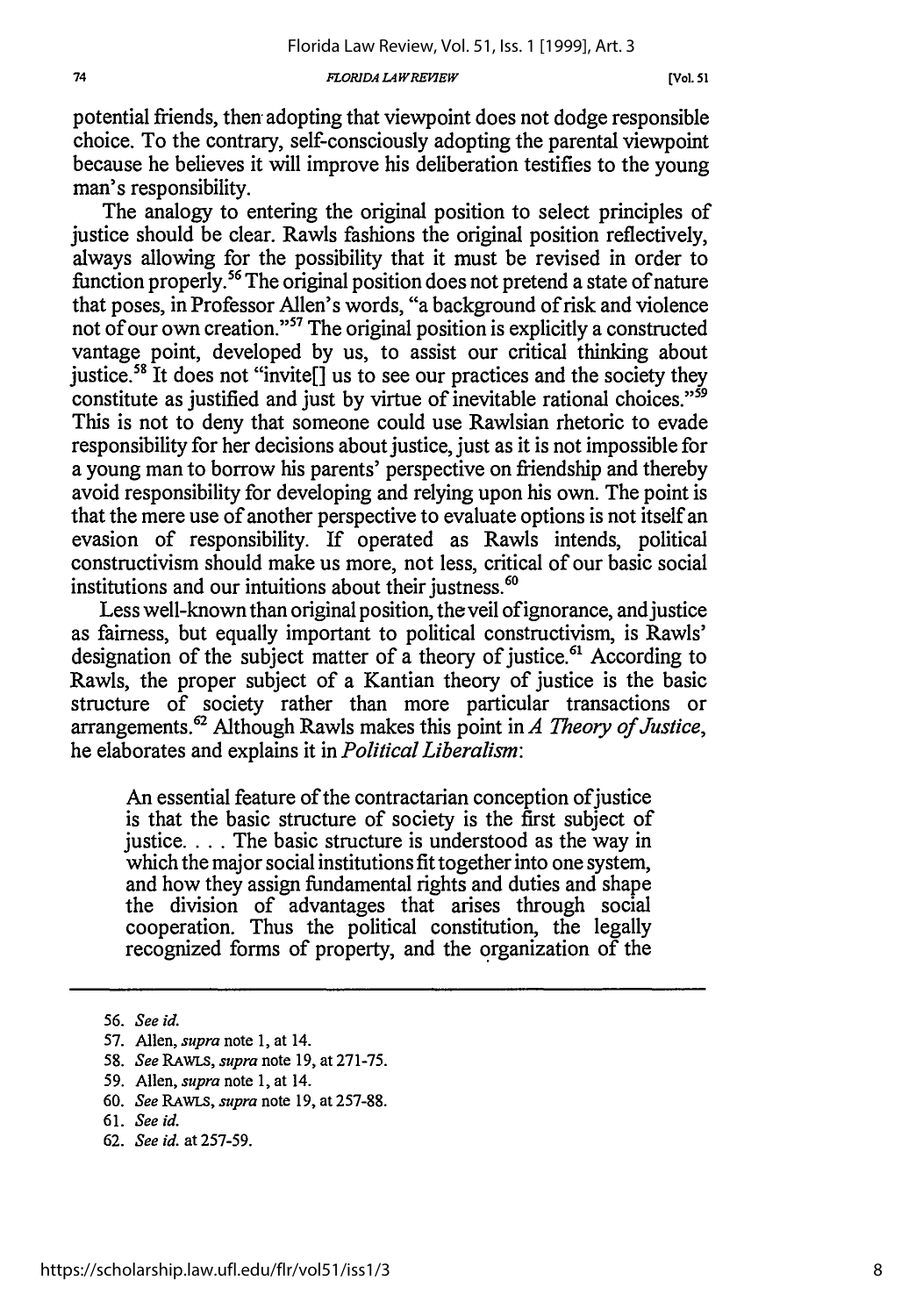19991

### POLITICAL CONSTRUCTIVISM

economy, and the nature of the family, all belong to the basic structure.<sup>63</sup>

Rawls designates the basic structure as the subject of a contractarian conception not only for convenience. He argues for this choice of subject matter on grounds of principle.

Rawls argues that establishing principles ofjustice for the basic structure allows individuals and associations to conduct their private affairs with confidence that background justice obtains.<sup>64</sup> Just institutions can correct for the inevitable tendency of microlevel transactions to erode background justice.<sup>65</sup> People can rationally pursue their personal ends without constantly monitoring their arrangements for their reasonableness, trusting that larger-scale social institutions will perform this function where necessary. 66 Rawls calls this "an institutional division of labor between the basic structure and the rules applying directly to individuals and associations and to be followed by them in particular transactions."<sup>67</sup> This division of labor is not a trade-off, a sacrifice of liberty for order. Instead, Rawls contemplates a system that maximizes the exercise of both higher order moral powers, reasonableness and rationality.<sup>68</sup>

Rawls also claims priority for principles of justice for fundamental social institutions, because these institutions play a unique role in molding our individual conceptions of the good.<sup>69</sup> We are born into our society and cannot escape its influence on our eventual identities.<sup>70</sup> We do not arrive at our goals and interests independently of the sort of society we inhabit. The basic structure of society and our place in our society together shape our very identities. Our chosen ends vary accordingly. Different ends have better and worse chances of being realized. Thus, by influencing who we are and what ends we have, the basic structure of society affects justice at a profound level.

### IV. RAWLS' POLITICAL CONSTRUCTIVISM AS A JUDICIAL HEURISTIC

For present purposes, let us assume that the Rawlsian choice position does enable and ensure autonomous choice and that this is good and appropriate when selecting basic principles of justice. And, let us agree that

- 66. *See id.*
- 67. *Id.* at 268-69.
- 68. *See id.* at **280.**
- 69. *See id.* at 269.
- 70. *See id.* at 277.

<sup>63.</sup> *Id.* at 257-58.

<sup>64.</sup> *See id.* at 265-69.

**<sup>65.</sup>** *See id.*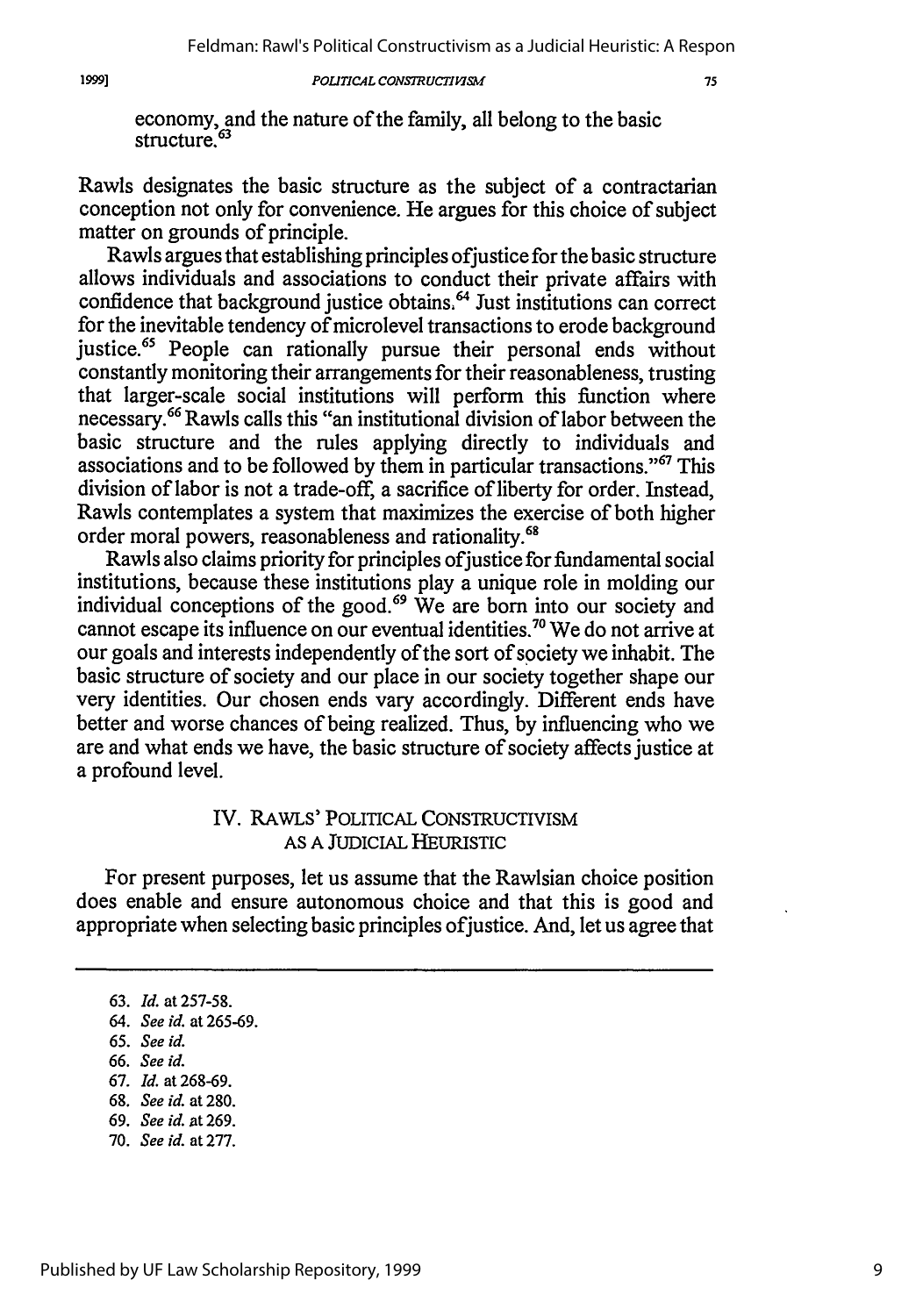#### **FLORIDA LAW REVIEW**

first principles of justice should apply to the basic structure of society and allow that different principles might be suitable for other levels and settings. Finally, let us accept that parties in the original position would select the equality and the difference principles to regulate the basic structure.

The questions still remain: When, if ever, should common law judges rely upon the heuristics of the original position and the veil of ignorance? Is political constructivism right for judges? For Rawls, the answers would depend upon whether the common law belongs to the basic structure of society. Rawls' characterization of the basic structure, however, makes it difficult to place the common law. The institutional division of labor envisioned by Rawls presupposes a divide between large-scale social institutions and small-scale personal arrangements.<sup> $71$ </sup> The phenomenon of the common law threatens to confound this distinction. The common law is a large-scale social institution that emerges from series of court decisions regarding smaller-scale, more personal, arrangements.

From afar, the common law appears as a body of case law that, interpreted all together, regulates private conduct. In our society, this corpus represents much—perhaps even the majority of—state regulation. From this standpoint, the common law appears to be as fundamental as "the political constitution, the legally recognized forms of property, and the organization of the economy, and the nature of the family," the "major social institutions" Rawls specifically assigns to the basic structure.<sup>72</sup> Moreover, the common law seems to fit the functional criteria for the basic structure. Like the political constitution and the organization of the economy, common law as a whole "assign[s] fundamental rights and duties and shape[s] the division of advantages that arises through social cooperation.<sup>773</sup> Cumulatively, common law decisions do not simply state and apply rules directly to individuals and associations. Over time and cases, the common law defines the playing field upon which individuals conduct their lives. Common law doctrine creates default rules that advantage certain parties rather than others. It carves exceptions to these rules, permitting redress to some parties but not others. Individuals and associations can, and generally do, take common law doctrines into account when striking bargains or resolving disputes. Even in the absence of litigation, the common law's assignment of rights and duties affects the distribution of the advantages of social cooperation.<sup>74</sup>

Looking more closely, the role of the common law becomes less clear. Under scrutiny, the corpus dissolves into a series of discrete trial court verdicts and appellate decisions. The common law is not a unified system.

*74. Cf id.*

<sup>71.</sup> *See id.* at 257-59.

<sup>72.</sup> *Id.* at 258.

<sup>73.</sup> *Id.*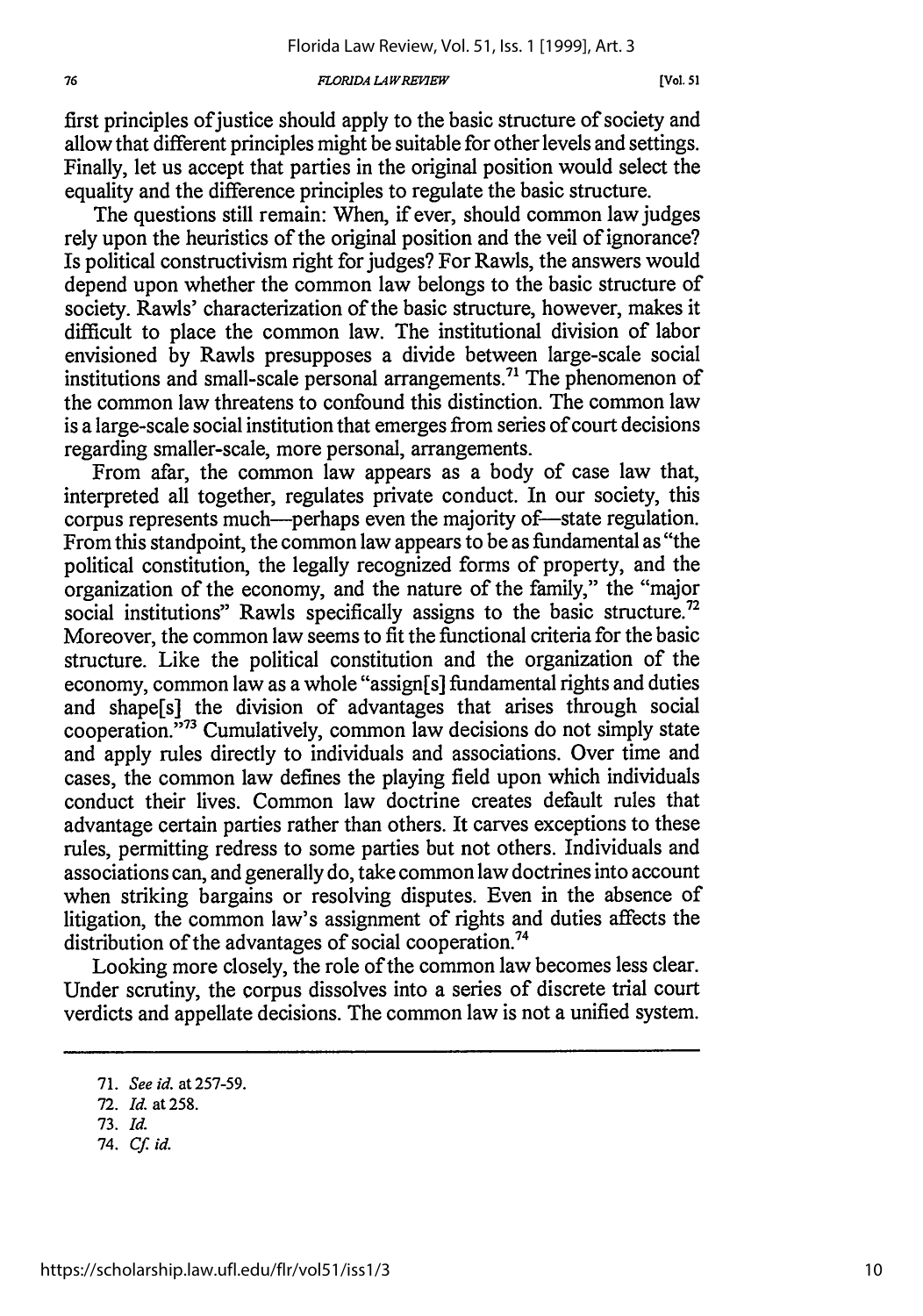*POLITICAL CONSTRUCTISMI*

#### 

It operates doctrine by doctrine across different fields of law in a myriad of factual settings. At this level, we wonder, does each trial court verdict and appellate decision belong to the basic structure? If not, does any particular subset of the series?

Apart from careful analysis, it just seems absurd to place each and every trial court verdict or each and every appellate decision on par with the political constitution, the legally recognized forms of property, the organization of the economy, and the nature of the family.<sup>75</sup> Examined functionally, it still makes little sense to include each individual verdict and appellate review in the basic structure. Singly, trial verdicts and the vast majority of appellate decisions do not assign fundamental rights and duties nor do they shape the division of advantages that arise through social cooperation.76

Rawls contrasts the institutions that assign basic rights and duties and distribute the benefits of social cooperation with rules that apply directly to individuals and associations and their transactions.<sup>77</sup> Common law appears to fit both categories. Common law seems, paradoxically, to fall both inside and outside the basic structure of society.

Finer-grained examination of some specific common law cases reveals an alternative approach to dissolving the paradox and placing the common law within Rawls' taxonomy. Court decisions themselves may be divided, on substantive grounds, into some with relatively limited, microlevel effects and others with large-scale, systematic effects. When judges resolve cases of the second kind-call them basic structure cases-political constructivism could guard against the influence of inappropriate prejudices and allow judges to honestly yet fairly exercise their very real power.

### V. EXAMPLES FROM THE SUPREME COURT OF MISSOURI

In 1969, the Supreme Court of Missouri decided *Keener v. Dayton Electric Manufacturing Co.*<sup>78</sup> The court joined the many other jurisdictions that adopted strict liability in tort for products-related injuries in the late 1960s, advancing the then-prevailing justifications for this switch from a negligence standard in such cases.79 Quoting the seminal case of *Greenman v. Yuba Power Products, Inc.*,<sup>80</sup> the court wrote: "The purpose of such liability is to insure that the costs of injuries resulting from defective products are borne by the manufacturers [and sellers] that put such

78. 445 S.W.2d 362 (Mo. 1969).

<sup>75.</sup> **Cf** *id.*

<sup>76.</sup> *Cf id.*

<sup>77.</sup> *See id.* at 275-78.

<sup>79.</sup> *See id.* at 364.

<sup>80. 377</sup> P.2d 897 (Cal. 1963).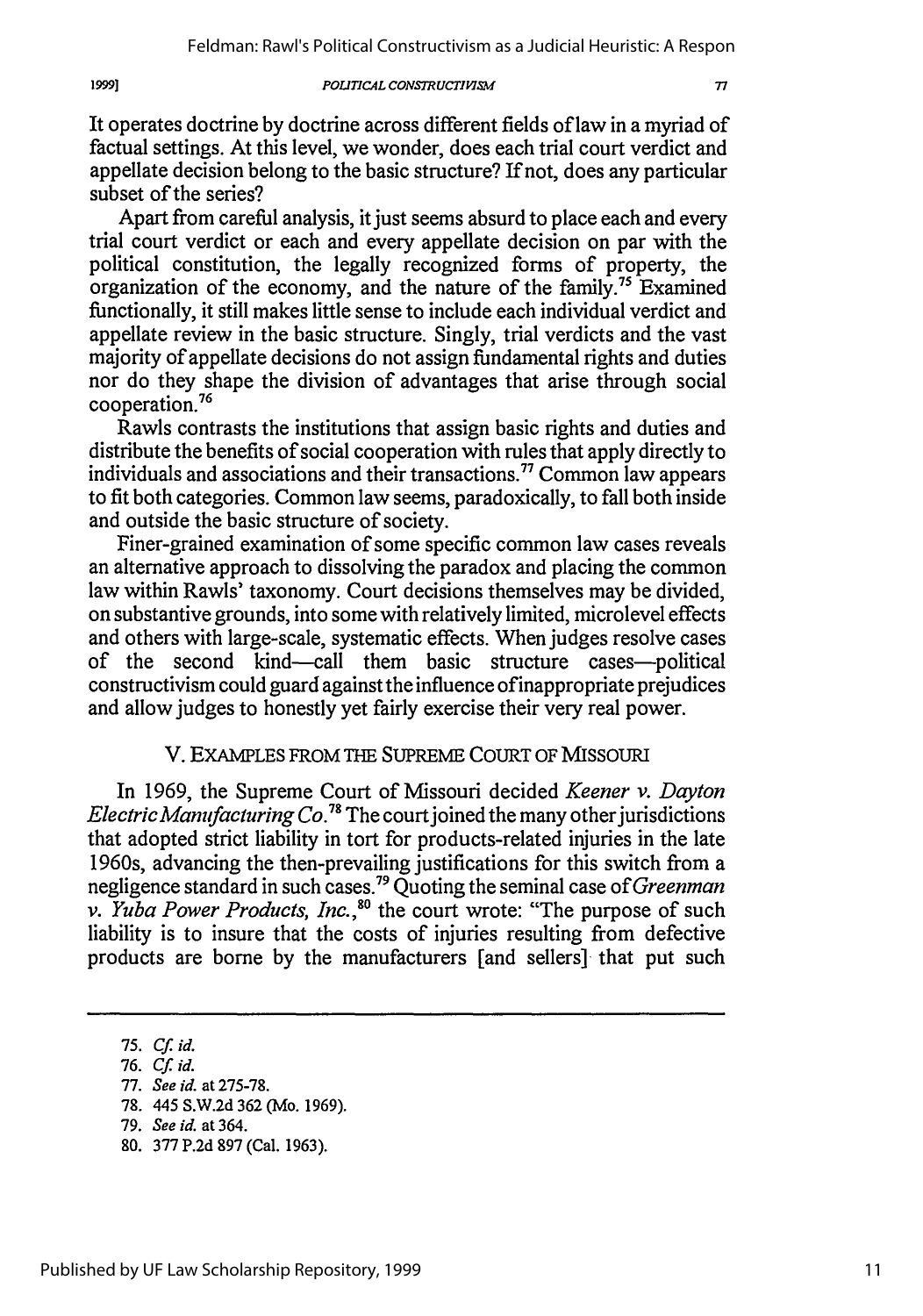#### *FLORIDA LA WREIWE[o*

products on the market rather than by the injured persons who are powerless to protect themselves."81 In keeping with this reasoning, the Missouri court also adopted a very narrow affirmative defense to a products liability claim.82 The defense, labeled by the court "contributory fault," requires the defendant to prove that a plaintiff voluntarily and unreasonably encountered the danger posed by the product.<sup>83</sup> Early decisions following *Keener* construed the knowledge requirement quite narrowly, requiring the defendant to establish that the plaintiff discovered the exact defect that caused the injury and proceeded to unreasonably use the product. **84** Later decisions relaxed this interpretation, requiring only that the plaintiff have known of the type of danger created by the defective product.85 On either reading, "contributory fault" is a narrower defense than contributory negligence, the traditional affirmative defense in a negligence action. Contributory negligence is a purely objective standard, in that it compares the plaintiff s conduct to the conduct ofa hypothetical reasonable person.<sup>86</sup> If the plaintiff's conduct differs from the hypothetical conduct of this character, the defendant prevails, regardless of whether the plaintiffwas or was not actually aware of the danger she faced.<sup>87</sup> Contributory fault is a more subjective standard, in that it looks to the plaintiff's actual knowledge.<sup>88</sup> The defendant escapes liability only if the plaintiff really knew of the danger at hand and then unreasonably proceeded anyway.89

In 1983, the Missouri supreme court replaced contributory negligence with comparative negligence in negligence actions in *Gustafson v. Benda.9 "* The Missouri supreme court decided its next major case involving strict products liability, *Lippard v. Houdaille Industries, Inc.,* in 1986."' There, the court held that comparative fault principles did not govern strict products liability actions in Missouri.92 The precise question before the *Lippard* court was whether a plaintiff's culpable conduct would continue to completely preclude recovery in products liability suits, particularly now

- **88.** *See Keener,* 445 **S.W.2d** at **365-66.**
- **89.** *See id.*
- **90.** *See 661* **S.W.2d 11, 16** (Mo. **1983).**
- **91. 715 S.W.2d** 491 (Mo. 1986).
- **92.** *See id.* at 491.

<sup>81.</sup> *Keener,* 445 S.W.2d at 364 (quoting *Greenman,* 377 P.2d at 901).

<sup>82.</sup> *See id.* at 365.

<sup>83.</sup> *See id.*

<sup>84.</sup> *See* Means v. Sears, Roebuck & Co., 550 S.W.2d 780, 787 n.6 (Mo. 1977) (en banc); Williams v. Ford Motor Co., 454 S.W.2d 611, 619 (Mo. Ct. App. 1970).

<sup>85.</sup> *See* Ensor v. Hodgeson, 615 S.W.2d 519,525-26 (Mo. Ct. App. 1981); Uderv. Missouri Farmers Ass'n, Inc. 668 S.W.2d 82, 89 (Mo. Ct. App. 1983); Wild v. Consolidated Aluminum Corp., 752 S.W.2d 335, 339-40 (Mo. Ct. App. 1988).

<sup>86.</sup> *See* Lippard v. Houdaille Indus., 715 S.W.2d 491, 513 (Mo. 1986).

**<sup>87.</sup>** *See id.*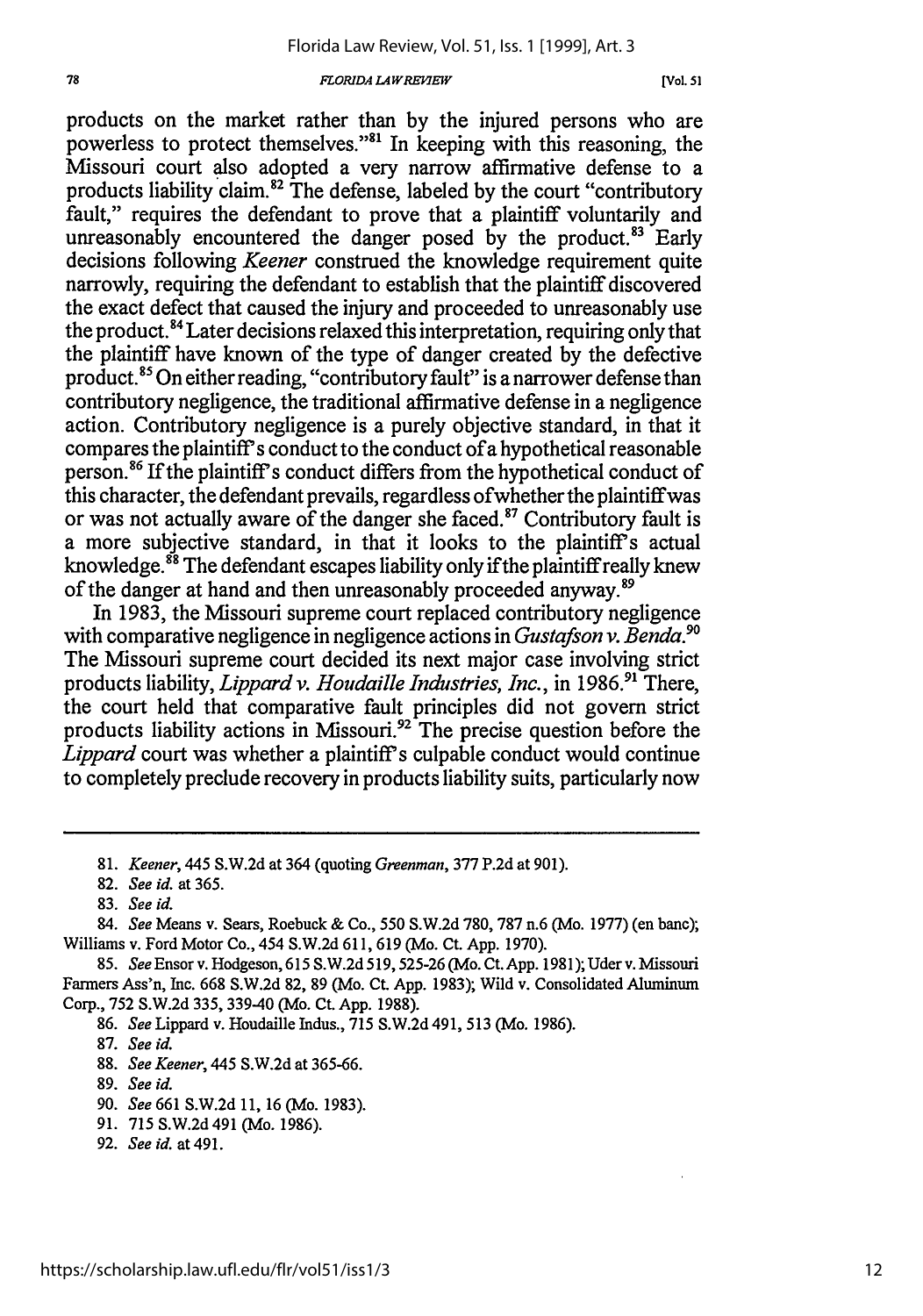#### *POLUTICAL CONSTRUC77PYSM*

that such conduct no longer barred a plaintiff's recovery in negligence cases.<sup>93</sup> The court held that neither contributory negligence nor its successor, comparative negligence, applies in strict products liability.<sup>94</sup> In a companion case, *Barnes v. Tools &Machinery Builders, Inc.,* the court reiterated the distinction between contributory fault and contributory negligence, deeming it error to introduce negligence concepts into a jury instruction on contributory fault.<sup>95</sup>

*Lippard* is a five to two decision, with three separate concurrences and two dissenting opinions.<sup>96</sup>*Barnes* is also a five to two decision, with a separate concurrence and one dissenting opinion.<sup>97</sup> A very basic question provokes all this discussion: If neither the victim nor the injurer is entirely free from blame for an accident, should the costs of the injury be divided between them, or should they be totally borne by either the plaintiff or the defendant?

This question has attracted judicial and legislative attention in both negligence and strict products liability cases. In Missouri, the supreme court rejected contributory negligence-a complete bar to a negligent plaintiff's recovery-in favor of comparative negligence-comparative apportionment of damages between a negligent plaintiff and a negligent in *Gustafson v. Benda.9 "*

To appreciate the crisscrossing opinions *inLippard* and *Barnes,* it helps to know the debate in *Gustafson v. Benda.* Two themes run through the *Gustafson* opinions: the fairness of apportioning damages between a culpable plaintiff and a culpable defendant; and the appropriateness of judicial, rather than legislative, adoption of comparative negligence.<sup>99</sup>

Writing for four of the five member majority, Judge Welliver argues that it was better to clearly shift to comparative negligence rather than try to achieve apportionment of damages between negligent plaintiffs and defendants through artificial tinkering with older doctrines.<sup>100 "</sup>[T]here must be a better way to attain *fairness* and justice than to continue to indulge in fictions in the application of a bundle of antiquated and fairly inflexible rules of tort law."'01 Judge Welliver argues from the outset that fairness drives the move toward comparative negligence.<sup>102</sup> The connection between

- 101. *Id.* (emphasis added).
- 102. *See id.* at 15.

19991

<sup>93.</sup> *See id.* at 492-93.

*<sup>94.</sup> See id.* at 493 ("If the defective product is a legal cause of injury, then even a negligent plaintiff should be able to recover.").

<sup>95.</sup> *See* 715 S.W.2d 518, 521 (Mo. 1986).

<sup>96.</sup> *See Lippard,* 715 S.W.2d at 494.

<sup>97.</sup> *See Barnes,* 715 S.W.2d at 523.

<sup>98.</sup> *See Gustafson,* 661 S.W.2d at 14.

<sup>99.</sup> *See id.* at 13.

<sup>100.</sup> *See id.*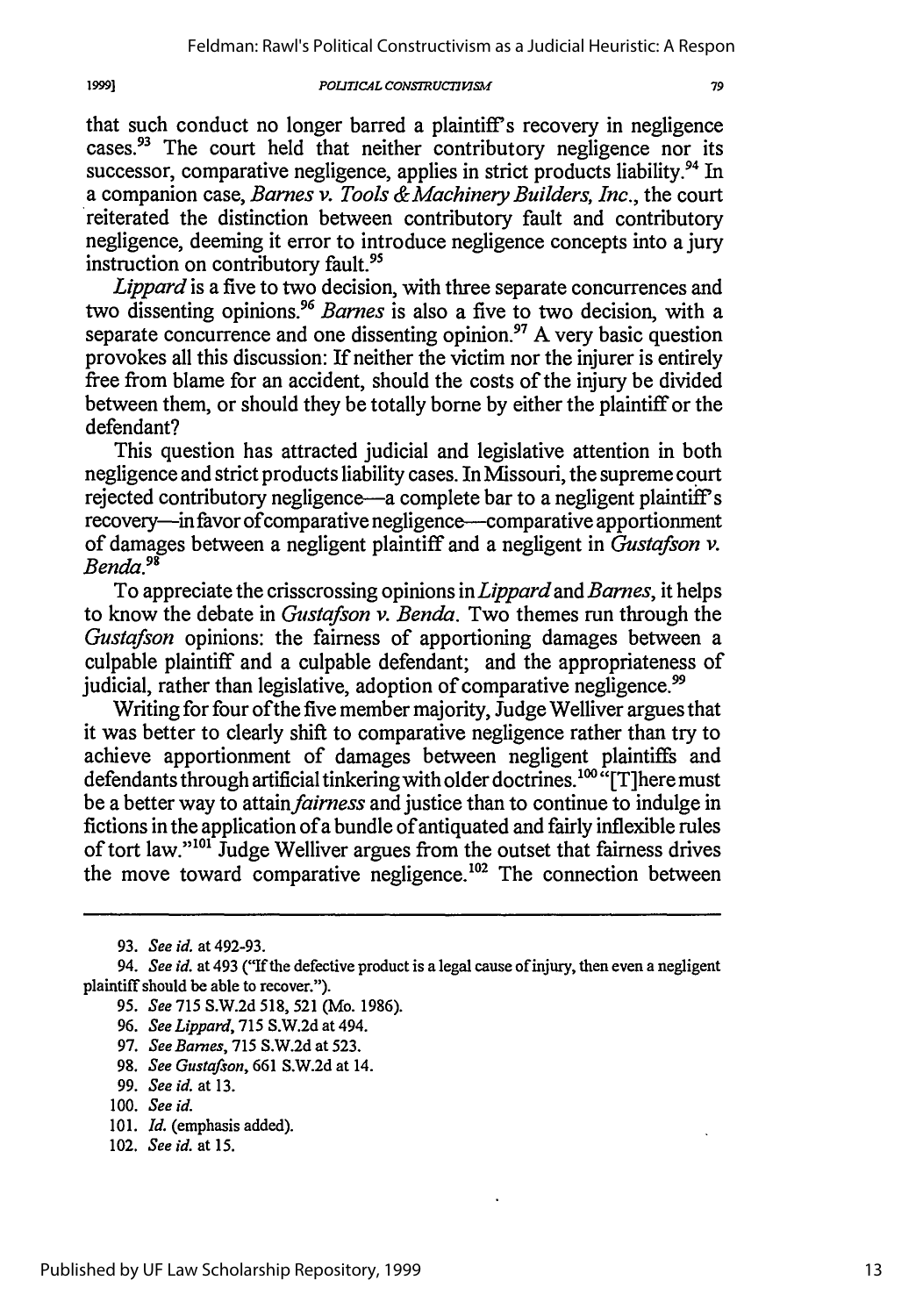#### *FLORIDA LAWREVIEW*

fairness and division of damages between culpable parties is one of the *Gustafson* themes that recurs in *Lippard* and *Barnes.*

The other major theme from *Gustafson* that recurs in the later products decisions is whether a move to comparative principles should be undertaken by the judiciary or the legislature.<sup>103</sup> In *Gustafson*, Judge Welliver explains that the Supreme Court had stated its preference for comparative negligence in a number of decisions starting in 1977 and in these decisions had asked the Missouri legislature to address the issue.<sup>104</sup> The legislature's ensuing silence justifies judicial adoption of comparative negligence, according to Judge Welliver.<sup>105</sup>

Judge Billings' brief concurrence echoes both of Judge Welliver's arguments.

Because I believe pure comparative fault is more equitable and just than the ancient and harsh, all or nothing, rule of contributory negligence, and the mathematical gymnastics employed in last clear chance and humanitarian [Missouri doctrines ameliorating contributory negligence] cases, I concur. Historically, contributory negligence, last clear chance, and humanitarian negligence, were born by judicial decisions. By judicial decision we bury them.<sup>106</sup>

This is the entire concurrence. Briefly but fulsomely, Judge Billings underscores the fairness of comparative negligence and the propriety of its adoption by the judiciary.

The two dissenting judges, Chief Justice Rendlen and Judge Gunn, do not deny the superior fairness of comparative negligence.<sup>107</sup> Although they write separately, these judges both maintain that the legislature, not the judiciary, should adopt comparative negligence, if it is to be adopted.'

*Lippard* and *Barnes* revisit the two animating themes of *Gustafson.* Writing for the majority in *Lippard*, Judge Blackmar—who was not on the *Gustafson* court—distinguishes *Gustafson* because "[i]t involved only negligence concepts, and could not be an appropriate vehicle for determining rules of products liability law."<sup>109</sup> He rejects comparative fault

<sup>103.</sup> *See id.* at 14-15.

<sup>104.</sup> See id. (noting that the court had "remained quiescent more than five years while waiting for the legislature to act.").

*<sup>105.</sup> See id.* at *15.*

<sup>106.</sup> *Id.* at 28 (Billings, J., concurring).

<sup>107.</sup> *See id.* at 28-29 (Rendlen, C.J., dissenting); *id.* at 29 (Gunn, **J.,** dissenting).

**<sup>108.</sup>** *See id.* at 28-29 (Rendlen, C.J., dissenting) (arguing that legislative inaction means legislative opposition to comparative negligence); *id.* at 29 (Gunn, *3.,* dissenting) (arguing that judicial adoption of comparative negligence violates separation of powers).

<sup>109.</sup> *See Lippard,* 715 S.W.2d at 492.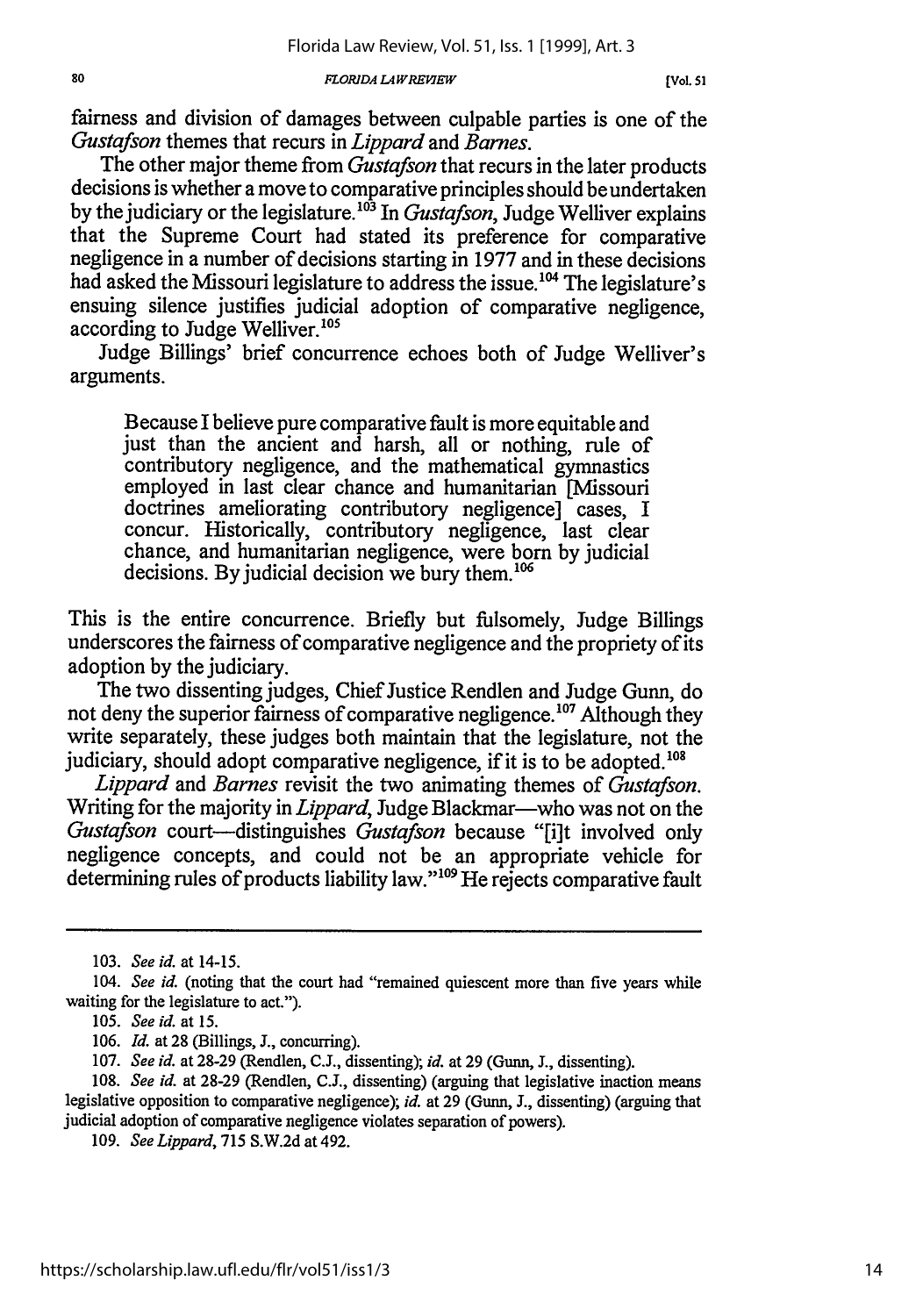#### $POLITICAL CONSTRUCTIVISM$

in products cases because "[t]he purpose of products liability law, essentially, is to socialize the losses caused by defective products."<sup>110</sup> For Judge Blackmar this answers the defendant's contention "that the rule of comparative fault is a fair one in products liability cases just as in negligence cases."<sup>111</sup> Judge Blackmar does not say whether socializing losses caused by defective products is a matter of fairness or some other objective, such as economic efficiency. He simply argues that having the plaintiff shoulder any of the costs of products-related injuries defeats the goal of spreading these costs across the society of consumers.<sup>112</sup>

Although he addresses the fairness issue obliquely, Judge Blackmar squarely confronts the allocation of powers question:

If there is dissatisfaction with our conclusion, the state and national legislatures may be addressed. A legislature is far more capable than we are of determining whether there are problems in the products liability area, requiring changes in the law. We adhere to the view that distributors of "defective products unreasonably dangerous" should pay damages for injuries caused by the products, without reduction because a plaintiff may have been guilty of a degree of carelessness.<sup>113</sup>

Judge Welliver, the majority opinion writer in *Gustafson,* dissents in *Lippard."4* This is not particularly surprising, since Judge Welliver so adamantly defends comparative fault in the earlier case.<sup>115</sup> More unusual is the emotional, portentous tone of Judge Welliver's *Lippard* dissent. Not only does Judge Welliver maintain that *Gustafson* controls the issue in *Lippard,* he insists that "principles of fairness **...** demand the application of comparative fault in strict products liability.""16 Judge Welliver accuses the majority of"covert[ly] overruling" *Gustafson,* thereby "disregard[ing] the long-standing principles of justice and fairness which *Gustafson* embodied."<sup>117</sup> Judge Welliver concludes his opinion with an "EPILOGUE-TO GUSTAFSON."<sup>118</sup> This extraordinary document begins:

1999]

- 113. *Id.*
- 114. *See id.* at 491 (Welliver, J., dissenting).
- 115. *See Gustafson,* 661 S.W.2d at 13.
- 116. *Lippard,* 715 S.W.2d at 502 (Welliver, **J.,** dissenting).
- 117. *Id.* at 503 (Welliver, **J.,** dissenting).
- 118. *Id.* (Welliver, J., dissenting).

<sup>110.</sup> *Id.*

<sup>111.</sup> *Id.* at493.

<sup>112.</sup> *Seeid.* at494.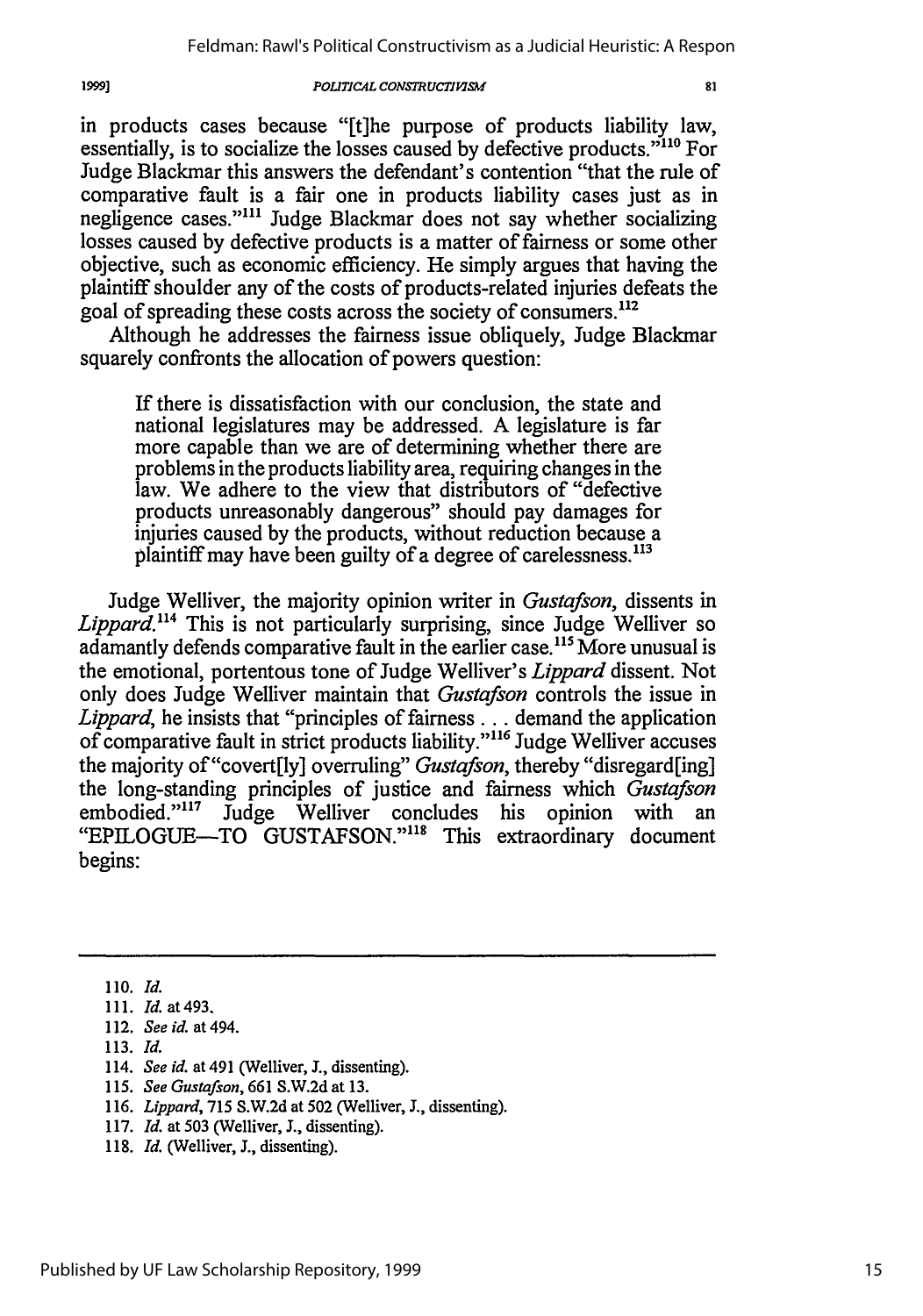#### **FLORIDA LAW REVIEW**

The fair, just, young *Gustafson* lies mortally wounded and dying behind the curtain which has now been drawn on this day's performance. You, dear audience of readers, have read the eloquent words of each of the performers, words which are now yours to judge as legal scholarship, legalese or perhaps just legal gobbledy-gook. But, pray thee not conclude that our brothers below speak with more enlightenment than  $we.<sup>119</sup>$ 

Judge Welliver proceeds to sarcastically describe results reached by the Missouri Supreme Court since Judges Blackmar, Billings, Rendlen, Higgins, and Gunn joined it<sup>120</sup> (although by the time of *Lippard*, Judge Gunn had become a federal district court judge).<sup>121</sup> The epilogue then implores the Missouri General Assembly to "deliver [us] from the Sargasso Sea of the crisis of tort" by enacting tort reforms such as introducing comparative fault in products cases and abrogating joint and several liability.<sup>122</sup> Judge Welliver concludes, "With these small acts... the General Assembly can bestow upon you the fairest and most just tort system of any state in America."<sup>123</sup> Thus, Judge Welliver melodramatically links the questions of fairness and legislative action in tort law. (Incidentally, Judge Welliver gets the last laugh. In 1987, the Missouri General Assembly enacted V.A.M.S. § 537.765, adopting comparative fault in products liability cases.) $124$ 

Two concurring judges *inLippardwrite* separately, primarily to chastise Judge Welliver for his invective.'25 Judge Robertson, who concurs in the result and was not a member of the *Gustafson* court, also writes separately.<sup>126</sup> Judge Robertson argues that the court should never have adopted comparative fault, even in negligence cases, because it should have left that decision to the legislature.<sup>127</sup> While stare decisis convinces him not to overrule *Gustafson*,<sup>128</sup> he believes the court should refrain from extending comparative principles to products cases. $129$ 

- 123. *Id.* (Welliver, **J.,** dissenting).
- 124. *See* Mo. REv. **STAT.** § 537.765 (1997).
- 125. *See Lippard,* 715 S.W.2d at 494-95 (Billings, J., concurring); id. at 495-96 (Rendlen,
- J., concurring).
	- 126. *See id.* at 496-97 (Robertson, J., concurring in result).
	- 127. *See id.* at 497 (Robertson, **J.,** concurring in result).
	- 128. *See id.* (Robertson, J., concurring in result).
	- 129. *See id.* (Robertson, **J.,** concurring in result).

<sup>119.</sup> *Id.* (Welliver, J., dissenting).

<sup>120.</sup> *See id.* at 503-505 (Welliver, J., dissenting).

<sup>121.</sup> *See id. at* 505, n.8 (Welliver, J., dissenting).

<sup>122.</sup> *Id.* at 505 (Welliver, **J.,** dissenting).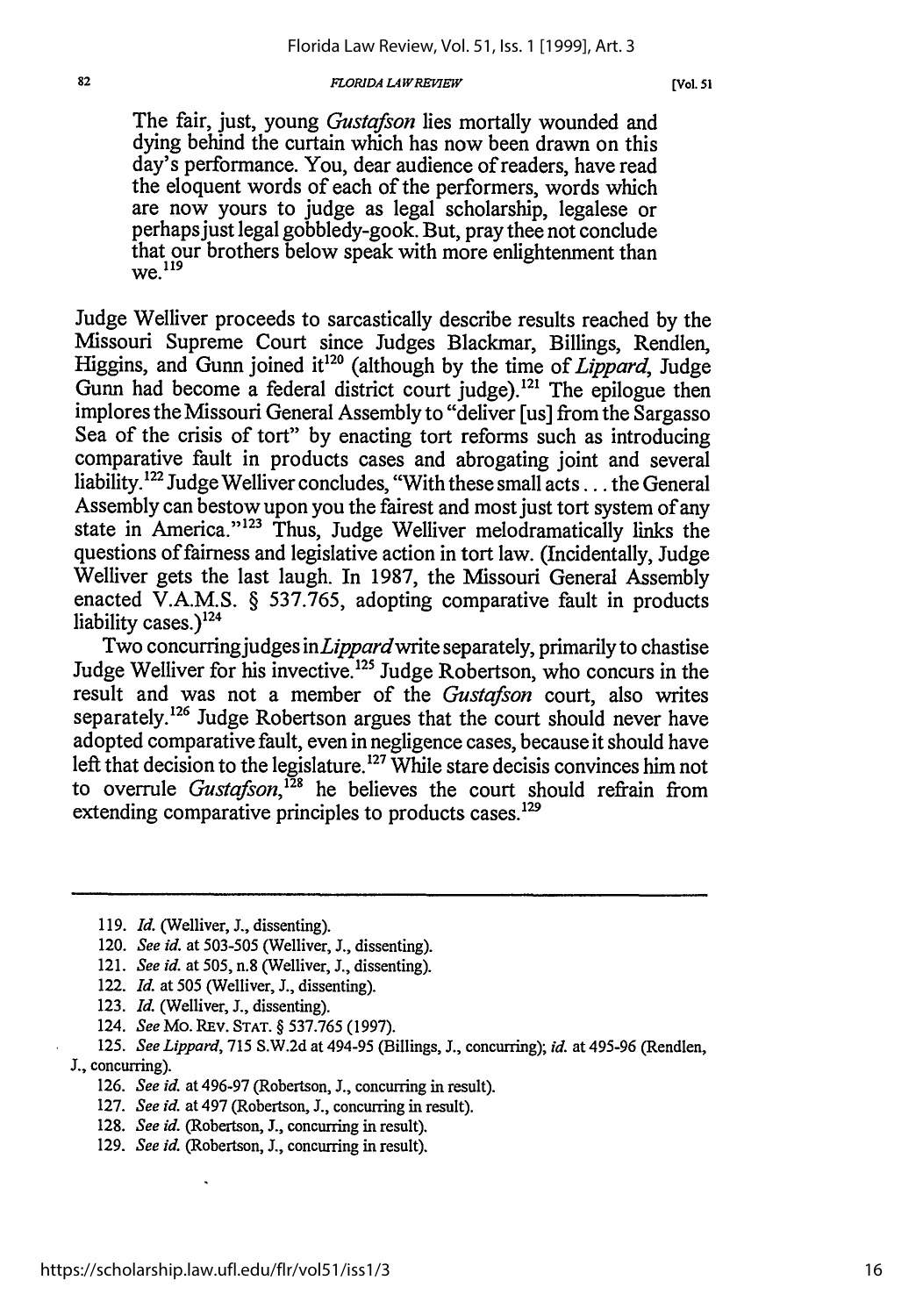#### *POUTICAL CONSMRUCTIVlS*

1999]

Judge Donnelly dissents.130 He does not discuss the allocation of power issues at all, concentrating entirely on arguments from precedent and from fairness.<sup>131</sup> Judge Donnelly argues that both considerations favor adoption of comparative fault in products liability cases.<sup>132</sup> Notably, Judge Donnelly concludes his opinion with quotation from A *Theory of Justice*, writing, "In my view, a court should strive for fairness 'in assigning rights and duties and in defining the appropriate division of social advantages."<sup>133</sup>

In *Barnes,* the court's opinion-again penned by Judge Blackmar----reiterates that comparative negligence does not enter into products liability cases.'34 Judge Donnelly, again in dissent, again quotes Rawls.<sup>135</sup> The lengthy quotation describes the original position and its relation to justice as fairness.'36 Judge Donnelly then quickly claims that Lippard "fails Rawls' test of fairness."<sup>137</sup>

According to *Lippard,* A and B, if in Rawls' "original position," would say, each to the other: "If you become a manufacturer and sell a defective product which injures me, you, not I, will be responsible for my damages—even those I cause." I cannot agree. In my view, A and B, if in Rawls' " original position," would say, each to the other: "If you become a manufacturer and sell a defective product which injures me, each ofus shall bear responsibility in proportion to his fault."<sup>138</sup>

Professor Allen refers to Judge Donnelly's dissent in *Barnes* when she mentions "the Missouri judge who used John Rawls' *A Theory of Justice* as an unlikely framework for crafting a dissenting opinion in a products liability case.<sup>5139</sup> While Judge Donnelly's application of Rawls' heuristic is both hasty and conclusory, the *Gustafson-Barnes* line of cases suggests that political constructivism is not so unlikely a framework for deciding how to allocate losses arising from accidental injuries.

In *Gustafson, Lippard,* and *Barnes* the justices write as though they are deciding issues of basic fairness. At least two members of the Supreme Court of Missouri explicitly note the systemic distributional effects of

- 137. *Id.* at 524 (Donnelly, **J.,** dissenting).
- 138. *Id.* (Donnelly, **J.,** dissenting).
- 139. *See* Allen, *supra* note 1, at 18.

<sup>130.</sup> *See id.* at 497-500 (Donnelly, **J.,** dissenting).

<sup>131.</sup> *See id.* at 499-500 (Donnelly, J., dissenting).

<sup>132.</sup> *See id.* (Donnelly, J., dissenting).

<sup>133.</sup> *Id. at* 500 (Donnelly, **J.,** dissenting) (quoting RAWLS, *supra* note 34, at 10).

<sup>134.</sup> *See Barnes,* 715 **S.W.2d** at 521.

<sup>135.</sup> *See id.* at 523-24 (Donnelly, J., dissenting).

<sup>136.</sup> *See id.* (Donnelly, J., dissenting) (quoting RAwLs, *supra* note 34, at 11-12).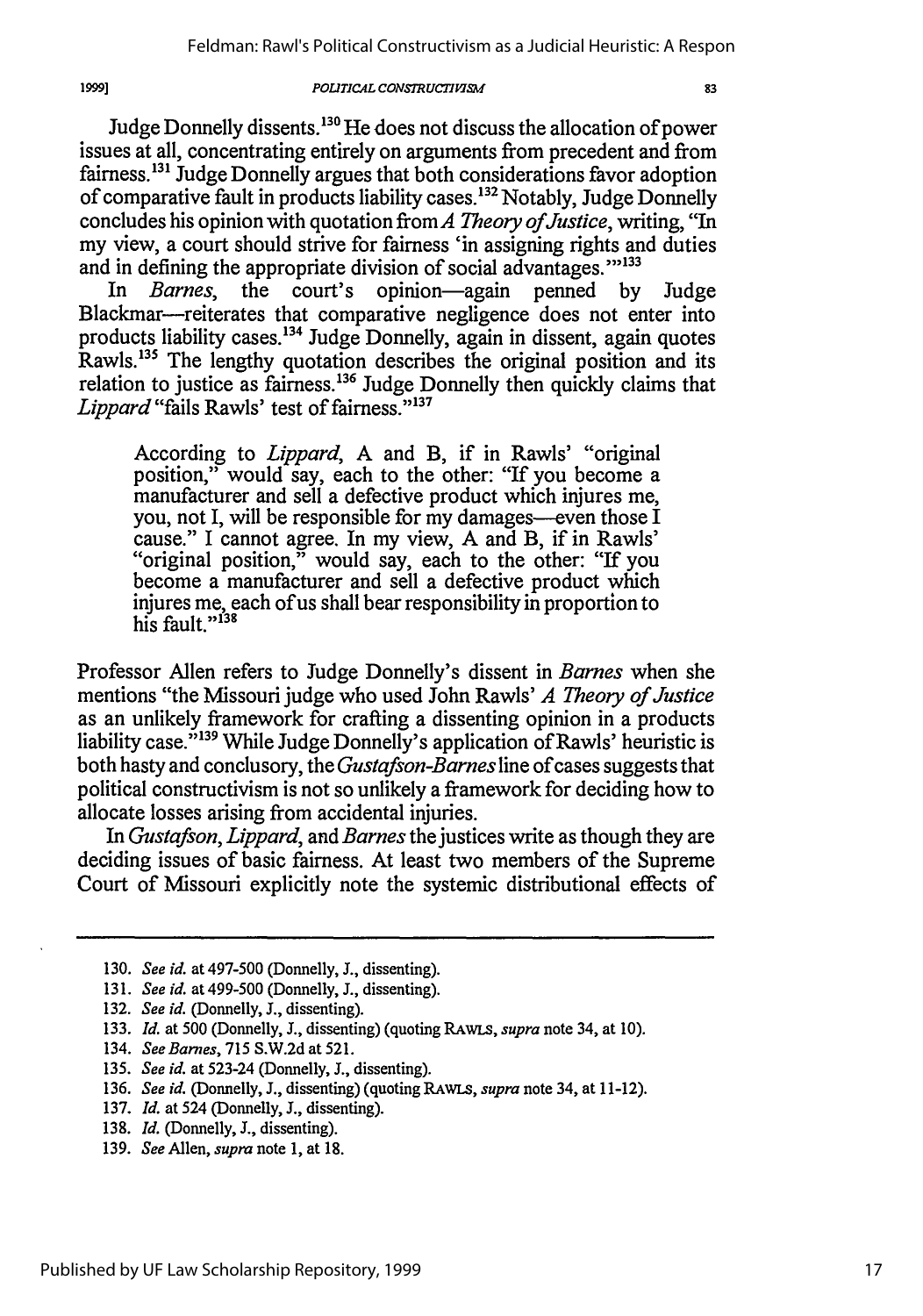#### *FLORIDA LAWREVEW*

adopting or rejecting comparative fault in products cases. Judge Blackmar indicates that comparative fault would undermine the distributional goal of socializing losses from injuries caused by defective products.<sup>140</sup> Justice Welliver calls for comparative fault to decrease the prices of products.<sup>141</sup>

### VI. CONCLUSION-A FRAMEWORK FOR JUDICIAL USE OF RAWLS' SOCIAL CONTRACT THEORY

Of course, just because the justices think choosing comparative negligence or comparative fault raises considerations of basic fairness, it does not automatically follow that either of these doctrines occupy the basic structure of society in Rawls' sense. I maintain, however, that in a modem consumer society—such as ours—principles for allocating the costs of accidents caused by defective products are indeed encompassed by the basic structure as Rawls understands it. The market in products is a major mechanism for distributing wealth, both in the form of profits from sales and in the form of the goods themselves.<sup>142</sup> The products carry with them risk of injury due to defectiveness. Those injuries that materialize impose costs on a subgroup of consumers, regardless of whether any, all, or some of the consumers use defective products carelessly. Since virtually everybody in our society consumes some products, strict products liability spreads the costs of these injuries more or less evenly across society's members. Incorporating comparative fault into strict products liability alters this roughly even distribution by allocating more of the costs to consumers whose carelessness combined with a product defect to cause them injury.

Having careless plaintiffs shoulder part of the costs of the injuries they suffer due to defective products deviates from the rough equality achieved by strict products liability minus comparative fault. On a strict and thorough Rawlsian view, the next step for a judge deciding such a case would be to check the results against the two principles of justice that comprise justice as fairness, the principles Rawls argues would be chosen by occupants of the original position. First, a judge would have to decide which of the two principles—the equality principle or the difference principle—applies. In a case deciding whether to incorporate comparative fault into strict products liability, a judge would have to decide whether receiving total compensation for an injury caused by a defective product is a basic right; correlatively, whether one has a basic duty to compensate completely for

<sup>140.</sup> *SeeLippard,* 715 S.W.2d, at 493-94.

<sup>141.</sup> *See id. at* 505 (Welliver, J., dissenting).

<sup>142.</sup> My observations about the distributional effects of the consumer products market are far from original. Guido Calabresi's landmark **COST** OF ACCIDENTS focused precisely on these effects and the role of tort in regulating them. *See generally GuiDO* CALABRESI, **THE COSTS** OF ACCIDENTS: A **LEGAL AND** ECONOMIc ANALYSIS (1970).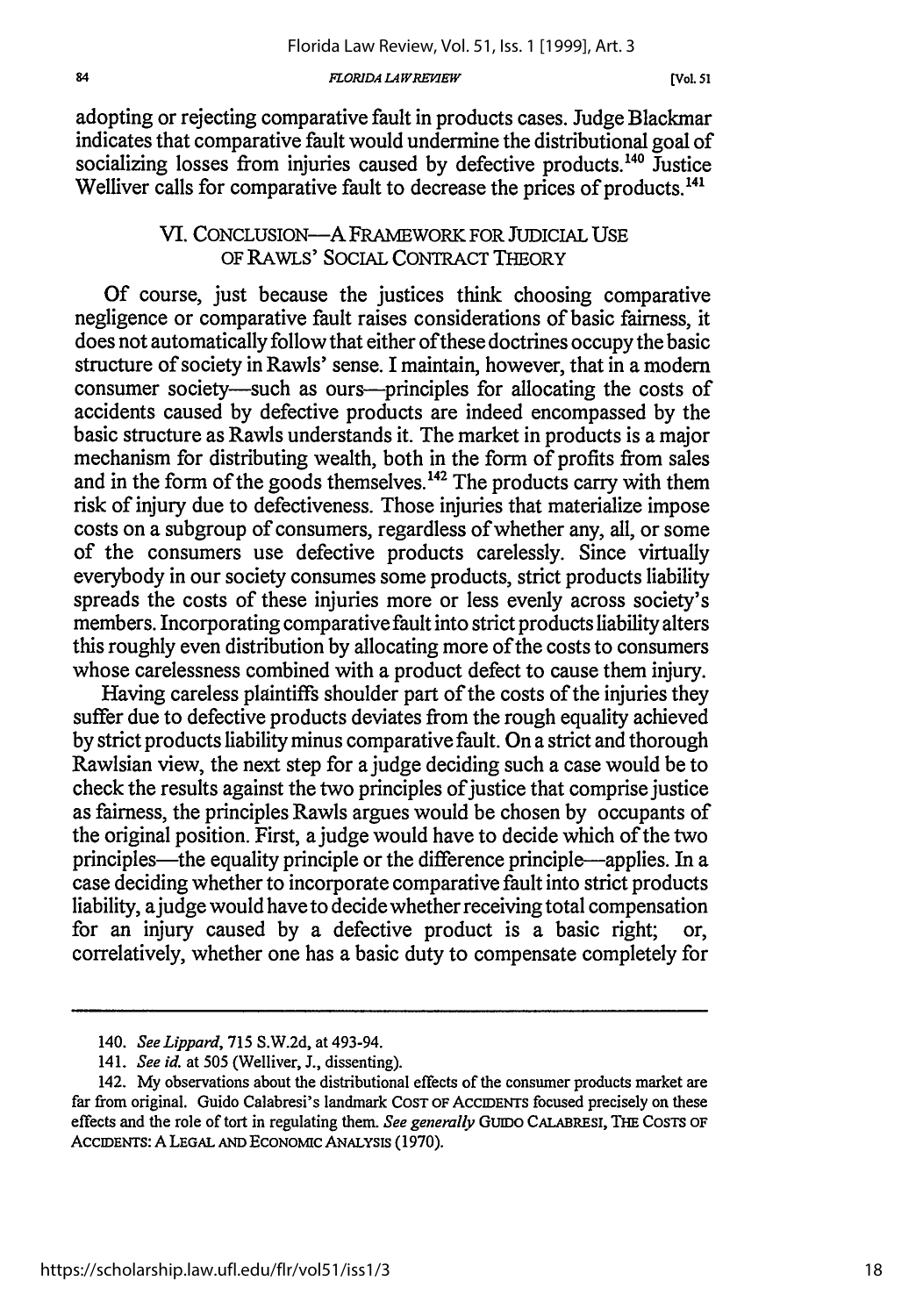#### *POLITICAL CONSTRUCTIM,*

an injury caused by a defective product one has manufactured. Personally, I am not sure how to decide these questions; I do not know what makes a duty or a right basic in a Rawlsian-or any other-sense. Presumably, judges would be equally uncertain about the status of rights and duties of plaintiffs and defendants in products liability actions.

If the rights and duties of injured plaintiffs and the makers of defective products are not basic, a Rawlsian judge should consider whether the distributional effects of contributory fault conform to the difference principle. This means deciding whether adding contributory fault to strict products liability makes the worst off better off.<sup>143</sup> To resolve this, a judge must identify the worst off—another murky project. If careless people with the misfortune to experience injury by a defective product are the worst off, comparative fault in strict products liability flunks the test of the difference principle. If the worst off are impoverished consumers who pay more for products because manufacturers must compensate in full even wealthy careless consumers, then comparative fault passes. These hypotheses raise a thicket of difficult empirical and normative questions.

Notwithstanding the difficulty of applying justice as fairness to choice of legal doctrines, the Rawlsian method might still be worthwhile for judges, focusing them on the right sorts of questions, even if they are tough ones to answer confidently, let alone correctly. If we accept the equality principle and the difference principle as substantively correct principles of justice, and if we decide that at least some judicial results clearly affect the basic structure of society, justice as fairness directs judges to focus their debates, arguments, and ultimate justifications on equality and improving the conditions of the worst off. This result seems at least promising and at best sound.

But we may have doubts about the equality and difference principles, and we may not agree that any judicial decisions involve the basic structure of society. Does this mean judges must jettison political constructivism? Not if we conclude that political constructivism provides a useful heuristic for some or all common law decisions, even if these should not be ultimately assessed according to the substantive principles of justice as fairness. If political constructivism facilitates clear thinking about fairness, then it may be useful for judicial decisions that implicate matters of fundamental fairness broadly defined---that is, fairness in more colloquial and less Rawlsian terms.

The Supreme Court of Missouri saw the choice between products liability with or without a contributory fault defense as a matter of broad fairness.<sup>144</sup> Yet for the most part the Missouri judges made conclusory

<sup>143.</sup> *See supra* text accompanying note **50.**

<sup>144.</sup> *See supra* text accompanying notes 78-89.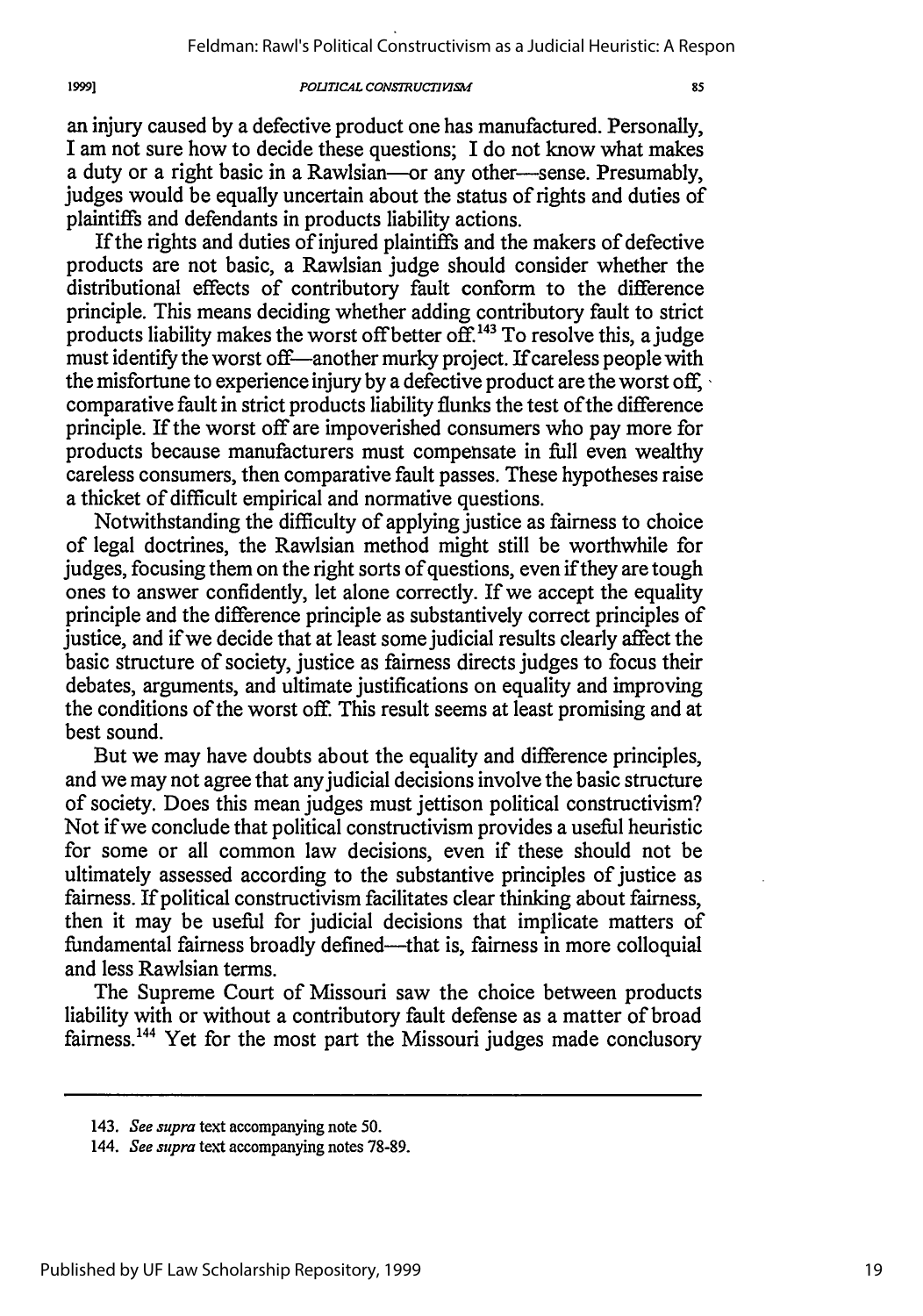#### **FLORIDA LAWREVIEW**

statements about the fairness of their preferred option or the unfairness of its rival, rather than engaging in systematic analysis that would explain or justify these conclusions. Employed carefully, political constructivism could have helped. Imagine if each of the judges had tried to reason about the decision from the perspective of the original position; and if each had articulated why he thought that parties behind the veil of ignorance would have agreed on one version of products liability rather than the other. This could have prevented judges from simply hurling undefended assertions about fairness at one another and permitted them to systematically critique one another's reasoning.

Consider again Judge Donnelly's opinion in *Barnes.* On the line I am pursuing now, the problem with the opinion is not that it uses an "unlikely framework" for deciding the question at issue. The problem is that Judge Donnelly really only mentions the framework rather than uses it, and to the extent he does use it, he does so incorrectly. If judges routinely argued according to the political constructivist method, other opinion writers could have pointed this out and pushed him either to defend his conclusion within the political constructivist method or to change his mind about the outcome.

Judge Donnelly asserts that in the original position "A" and "B" would have one of two exchanges. Either one would say to the other, "If you become a manufacturer and sell a defective product which injures me, you, not I, will responsible for my damages-even those I cause."<sup>145</sup> Alternatively, one would say to the other, "If you become a manufacturer and sell a defective product which injures me, each of us shall bear responsibility in proportion to his fault."<sup>146</sup> Without further explanation, Judge Donnelly states that in the original position, A and B would have the second exchange, not the first.<sup>147</sup>

Judge Donnelly misconstrues the original position. All parties to society occupy it, not just two individuals. The parties are not engaged in a series of dyadic bargains with one another. Instead they are deciding which general principles they can all accept, given that they know only general facts about their society and human nature, but know nothing of their personal circumstances, talents, and ends. If the parties' task is to design a products liability regime, they must choose between principles such as, "The costs of all injuries from defective products shall be paid by the manufacturers of such products" or "Manufacturers shall pay all the costs of injuries from defective products they have produced unless the user's own carelessness caused the injury." Because parties in the original position have general knowledge of society and human nature, they can infer that

<sup>145.</sup> *Barnes* 715 S.W.2d at 524 (Donnelly, **J.,** dissenting).

<sup>146.</sup> *Id.* (Donnelly, J., dissenting).

<sup>147.</sup> *See id.* (Donnelly, **J.,** dissenting).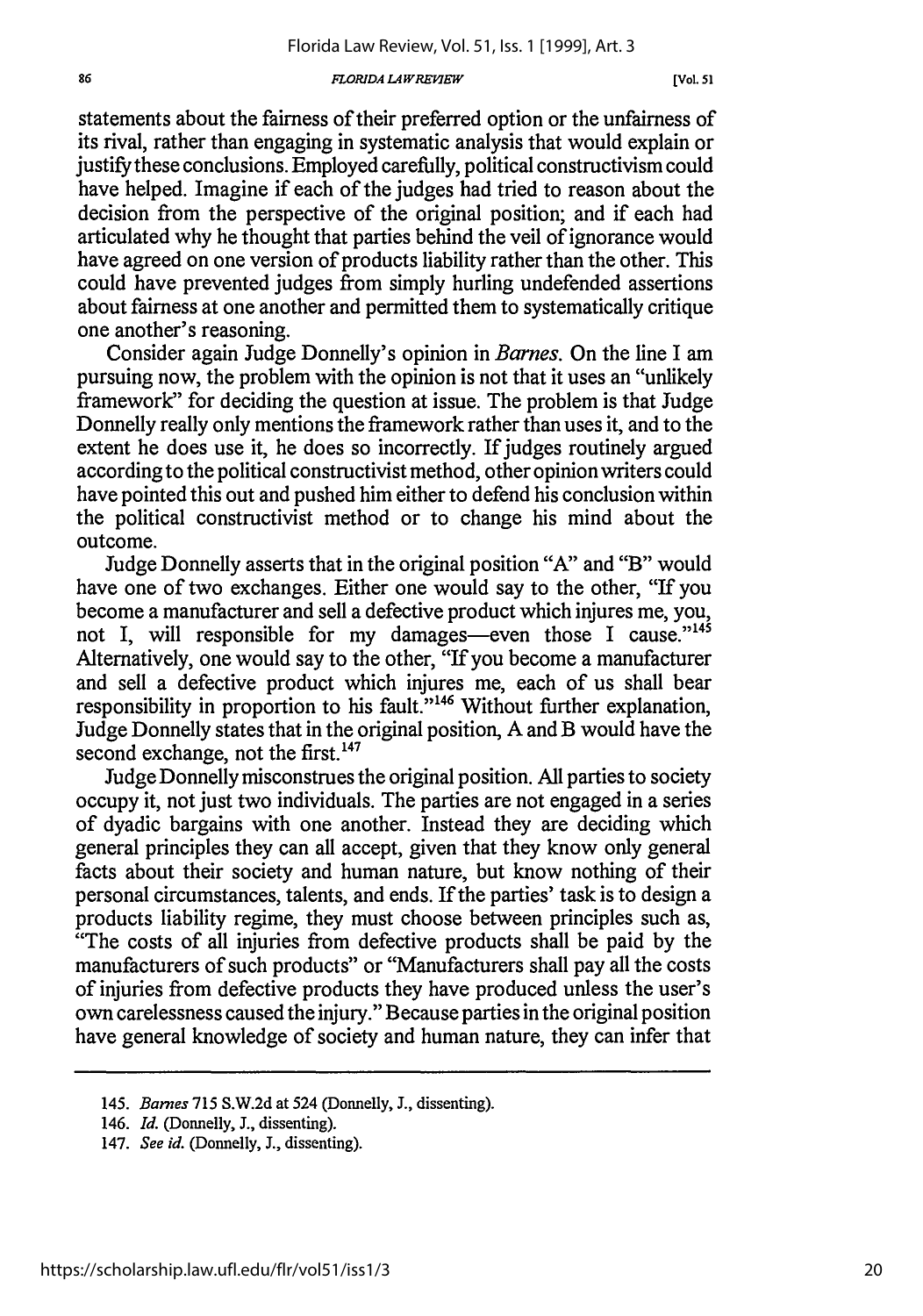#### $POLITICAL CONSTRUCTI *VISM*$

1999]

manufacturers will pass along to consumers the costs of compensating losses caused by defective products. They can infer that the choice of principles involves a choice between (a) somewhat more expensive goods for everybody and compensation for anybody injured by a defective product and (b) somewhat less expensive goods for everybody and zero compensation for careless users injured by defective products.

Precisely how the parties would compare the merits of these options is open to debate. If, stripped of the sort of information hidden by the veil of ignorance, people tend to be risk averse about suffering severe personal injury and going without compensation, the parties will be more likely to agree on (a). If people in this situation tend to fear having to pay more for products or going without those that would be priced out of the market without a contributory fault defense, and are willing to take their chances of being the severely injured but uncompensated victim of a defective product, they will probably agree on (b). What one cannot do from behind the veil of ignorance is base his or her choice on whether he or she is rich or poor, has or does not have other sources of help in case of injury than payment from the manufacturer, is especially careful or careless, is an accident victim or a manufacturer, likes corporations or dislikes tort plaintiffs, and so forth. These are precisely the sort of facts the veil hides. Judges imagining themselves in the original position face a hard decision—that is, the nonobvious choice between (a) and (b) – but if their judgment rests explicitly or implicitly on the sort of facts hidden by the veil, it cannot be sustained. Judges will have to test their own intuitions about the sort of risks parties in the original position would or would not be likely to undertake and try to persuade one another accordingly.

Let me reiterate. Such debate would not be automatically resolvable. Judges would still exercise judgment. But the political constructivist heuristics make it harder to introduce controversial or irrelevant biases into the process. This should address Professor Allen's major concern about judicial use of social contract tropes—that they comprise "a myth that invites us to see our practices and the society they constitute as justified and just by virtue of inevitable rational choices made against a background of risk and violence not of our own creation" and "masks judicial and other governmental coercion . . ." political constructivist judicial opinions demonstrate-rather than obscure-the exercise of judicial choice.<sup>148</sup> Moreover, by proscribing personal reasons, political constructivist arguments force judges and their audiences to notice the centrality of general social facts to these arguments. For example, political constructivist arguments about a products liability regime highlight the current role of the market in distributing consumer goods and compensation for injury. If

<sup>148.</sup> Allen, *supra* note 1, at 15.